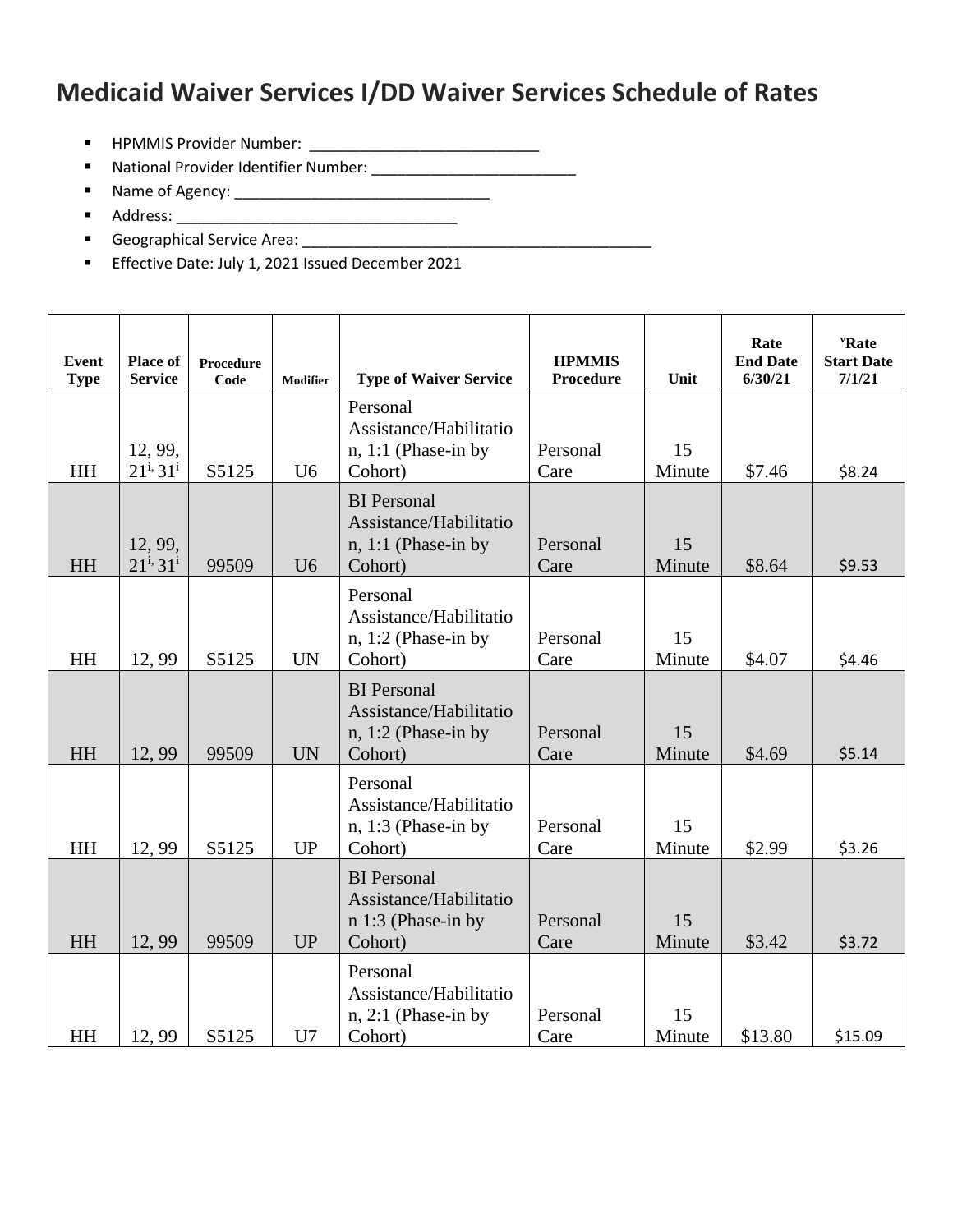| <b>Event</b><br><b>Type</b> | <b>Place of</b><br><b>Service</b> | <b>Procedure</b><br>Code | <b>Modifier</b> | <b>Type of Waiver Service</b>                                                                       | <b>HPMMIS</b><br><b>Procedure</b>       | Unit         | Rate<br><b>End Date</b><br>6/30/21 | "Rate"<br><b>Start Date</b><br>7/1/21 |
|-----------------------------|-----------------------------------|--------------------------|-----------------|-----------------------------------------------------------------------------------------------------|-----------------------------------------|--------------|------------------------------------|---------------------------------------|
| HH                          | 12, 99                            | 99509                    | U7              | <b>BI</b> Personal<br>Assistance/Habilitatio<br>$n, 2:1$ (Phase-in by<br>Cohort)                    | Personal<br>Care                        | 15<br>Minute | \$15.46                            | \$16.92                               |
| HH                          | 12,99                             | S5125                    | U <sub>4</sub>  | Personal<br>Assistance/Habilitatio<br>$n, 3:1$ (Phase-in by<br>Cohort)                              | Personal<br>Care                        | 15<br>Minute | \$20.13                            | \$21.95                               |
| HH                          | 12,99                             | 99509                    | U <sub>4</sub>  | <b>BI</b> Personal<br>Assistance/Habilitatio<br>$n, 3:1$ (Phase-in by<br>Cohort)                    | Personal<br>Care                        | 15<br>Minute | \$22.28                            | \$24.32                               |
| HH                          | 12,99                             | S5125                    | HM              | Personal Assistance/<br>Habilitation,<br><b>Registered Behavior</b><br>Technician, 1:1              | Personal<br>Care                        | 15<br>Minute | \$15.00                            | \$15.00                               |
| HH                          | 12,99                             | 99509                    | HM              | <b>BI</b> Personal<br>Assistance/<br>Habilitation,<br><b>Registered Behavior</b><br>Technician, 1:1 | Personal<br>Care                        | 15<br>Minute | \$17.37                            | \$17.37                               |
| HH                          | 12,99                             | S5125                    | U <sub>9</sub>  | Personal Assistance/<br>Habilitation,<br><b>Registered Behavior</b><br>Technician, 2:1              | Personal<br>Care                        | 15<br>Minute | \$20.78                            | \$20.78                               |
| HH                          | 12,99                             | 99509                    | U <sub>9</sub>  | <b>BI</b> Personal<br>Assistance/<br>Habilitation,<br><b>Registered Behavior</b><br>Technician, 2:1 | Personal<br>Care                        | 15<br>Minute | \$23.64                            | \$23.64                               |
| HH                          | 12,99                             | S5125                    | <b>UD</b>       | Personal Assistance/<br>Habilitation,<br><b>Registered Behavior</b><br>Technician, 3:1              | Personal<br>Care                        | 15<br>Minute | \$26.56                            | \$26.56                               |
| HH                          | 12,99                             | 99509                    | <b>UD</b>       | <b>BI</b> Personal<br>Assistance/<br>Habilitation,<br><b>Registered Behavior</b><br>Technician, 3:1 | Personal<br>Care                        | 15<br>Minute | \$29.90                            | \$29.90                               |
| <b>OC</b>                   | 14, 33,<br>iv <sub>99</sub>       | T2016                    | U1              | Residential<br>Habilitation,<br>Tier 1, 3-bed                                                       | Habilitation,<br>Residential,<br>Waiver | Day          | \$115.29                           |                                       |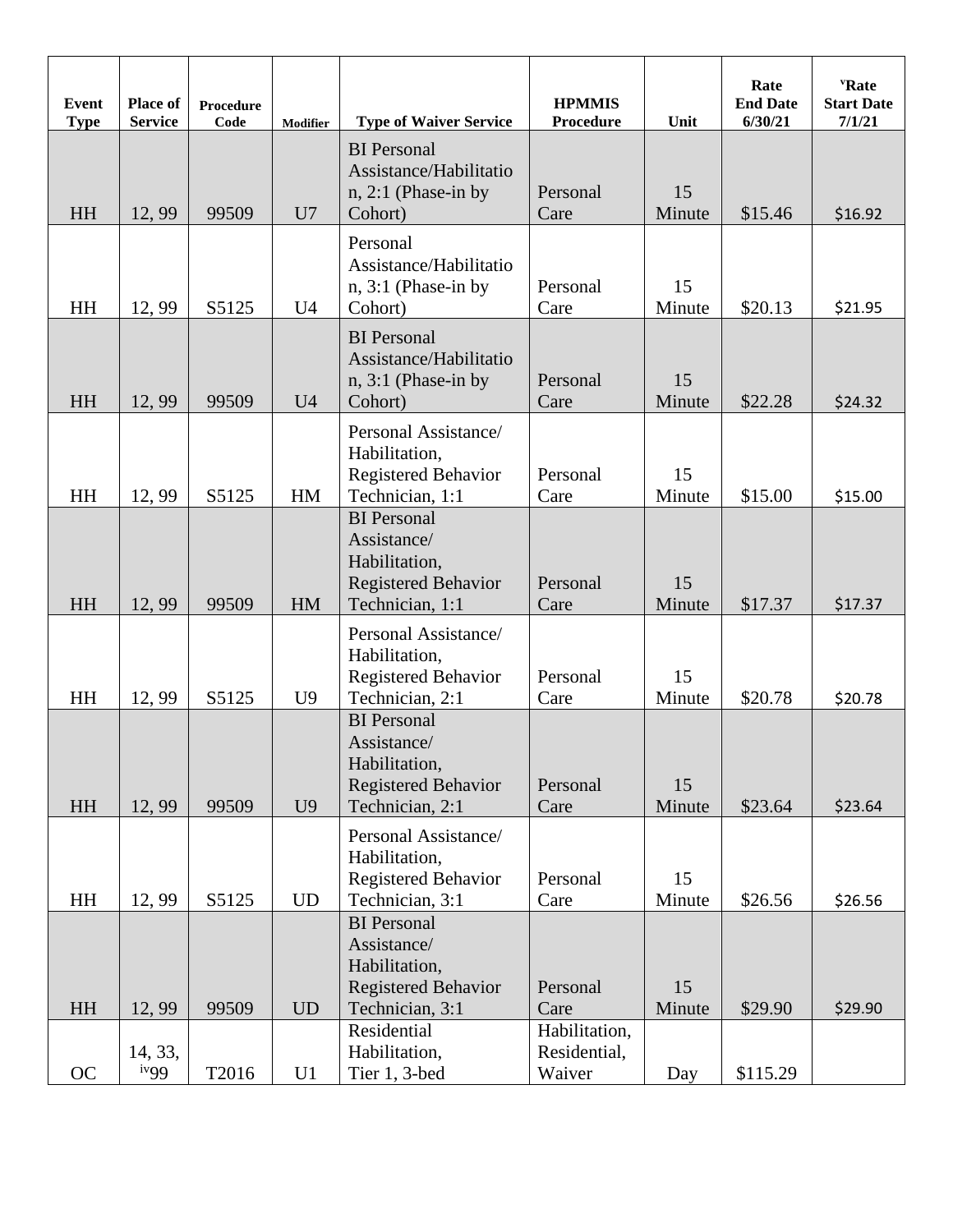| <b>Event</b><br><b>Type</b> | Place of<br><b>Service</b> | <b>Procedure</b><br>Code | <b>Modifier</b> | <b>Type of Waiver Service</b> | <b>HPMMIS</b><br>Procedure | Unit | Rate<br><b>End Date</b><br>6/30/21 | "Rate<br><b>Start Date</b><br>7/1/21 |
|-----------------------------|----------------------------|--------------------------|-----------------|-------------------------------|----------------------------|------|------------------------------------|--------------------------------------|
|                             |                            |                          |                 | <b>BI</b> Residential         | Habilitation,              |      |                                    |                                      |
|                             | 14, 33,                    |                          |                 | Habilitation                  | Residential,               |      |                                    |                                      |
| <b>OC</b>                   | iv <sub>99</sub>           | T2033                    | U1              | Tier 1, 3-bed                 | Waiver                     | Day  | \$120.64                           |                                      |
|                             |                            |                          |                 | Residential                   | Habilitation,              |      |                                    |                                      |
|                             | 14, 33,                    |                          |                 | Habilitation,                 | Residential,               |      |                                    |                                      |
| <b>OC</b>                   | iv <sub>99</sub>           | T2016                    | U <sub>2</sub>  | Tier 1, 4-bed                 | Waiver                     | Day  | \$99.29                            |                                      |
|                             |                            |                          |                 | <b>BI</b> Residential         | Habilitation,              |      |                                    |                                      |
|                             | 14, 33,                    |                          |                 | Habilitation,                 | Residential,               |      |                                    |                                      |
| <b>OC</b>                   | iv <sub>99</sub>           | T2033                    | U2              | Tier 1, 4-bed                 | Waiver                     | Day  | \$103.24                           |                                      |
|                             |                            |                          |                 | Residential                   | Habilitation,              |      |                                    |                                      |
|                             | 14, 33,                    |                          |                 | Habilitation,                 | Residential,               |      |                                    |                                      |
| <b>OC</b>                   | iv <sub>99</sub>           | T2016                    | U <sub>3</sub>  | Tier 1, 5-bed                 | Waiver                     | Day  | \$89.70                            |                                      |
|                             |                            |                          |                 | <b>BI</b> Residential         | Habilitation,              |      |                                    |                                      |
|                             | 14, 33,                    |                          |                 | Habilitation,                 | Residential,               |      |                                    |                                      |
| <b>OC</b>                   | iv <sub>99</sub>           | T2033                    | U3              | Tier 1, 5-bed                 | Waiver                     | Day  | \$92.81                            |                                      |
|                             |                            |                          |                 | Residential                   | Habilitation,              |      |                                    |                                      |
|                             | 14, 33,                    |                          |                 | Habilitation,                 | Residential,               |      |                                    |                                      |
| <b>OC</b>                   | iv <sub>99</sub>           | T2016                    | U <sub>4</sub>  | Tier 2, 3-bed                 | Waiver                     | Day  | \$159.04                           |                                      |
|                             |                            |                          |                 | <b>BI</b> Residential         | Habilitation,              |      |                                    |                                      |
|                             | 14, 33,                    |                          |                 | Habilitation,                 | Residential,               |      |                                    |                                      |
| <b>OC</b>                   | iv <sub>99</sub>           | T2033                    | U <sub>4</sub>  | Tier 2, 3-bed                 | Waiver                     | Day  | \$164.17                           |                                      |
|                             |                            |                          |                 | Residential                   | Habilitation,              |      |                                    |                                      |
|                             | 14, 33,                    |                          |                 | Habilitation,                 | Residential,               |      |                                    |                                      |
| <b>OC</b>                   | iv <sub>99</sub>           | T2016                    | U <sub>5</sub>  | Tier 2, 4-bed                 | Waiver                     | Day  | \$140.32                           |                                      |
|                             |                            |                          |                 | <b>BI</b> Residential         | Habilitation,              |      |                                    |                                      |
|                             | 14, 33,                    |                          |                 | Habilitation,                 | Residential,               |      |                                    |                                      |
| <b>OC</b>                   | iv <sub>99</sub>           | T2033                    | U <sub>5</sub>  | Tier 2, 4-bed                 | Waiver                     | Day  | \$144.05                           |                                      |
|                             |                            |                          |                 | Residential                   | Habilitation,              |      |                                    |                                      |
|                             | 14, 33,                    |                          |                 | Habilitation,                 | Residential,               |      |                                    |                                      |
| <b>OC</b>                   | ivgg                       | T2016                    | U <sub>6</sub>  | Tier 2, 5-bed                 | Waiver                     | Day  | \$129.09                           |                                      |
|                             |                            |                          |                 | <b>BI</b> Residential         | Habilitation,              |      |                                    |                                      |
|                             | 14, 33,                    |                          |                 | Habilitation,                 | Residential,               |      |                                    |                                      |
| <b>OC</b>                   | iv <sub>99</sub>           | T2033                    | U <sub>6</sub>  | Tier 2, 5-bed                 | Waiver                     | Day  | \$131.98                           |                                      |
|                             |                            |                          |                 | Residential                   | Habilitation,              |      |                                    |                                      |
|                             | 14, 33,                    |                          |                 | Habilitation,                 | Residential,               |      |                                    |                                      |
| OC                          | iv <sub>99</sub>           | T2016                    | U7              | Tier 3, 3-bed                 | Waiver                     | Day  | \$180.93                           |                                      |
|                             |                            |                          |                 | <b>BI</b> Residential         | Habilitation,              |      |                                    |                                      |
|                             | 14, 33,                    |                          |                 | Habilitation,                 | Residential,               |      |                                    |                                      |
| OC                          | iv <sub>99</sub>           | T2033                    | U7              | Tier $3, 3$ -bed              | Waiver                     | Day  | \$185.94                           |                                      |
|                             |                            |                          |                 | Residential                   | Habilitation,              |      |                                    |                                      |
|                             | 14, 33,                    |                          |                 | Habilitation,                 | Residential,               |      |                                    |                                      |
| OC                          | iv <sub>99</sub>           | T2016                    | U8              | Tier 3, 4-bed                 | Waiver                     | Day  | \$156.73                           |                                      |
|                             |                            |                          |                 | <b>BI</b> Residential         | Habilitation,              |      |                                    |                                      |
|                             | 14, 33,                    |                          |                 | Habilitation,                 | Residential,               |      |                                    |                                      |
| <b>OC</b>                   | iv <sub>99</sub>           | T2033                    | U8              | Tier 3, 4-bed                 | Waiver                     | Day  | \$160.38                           |                                      |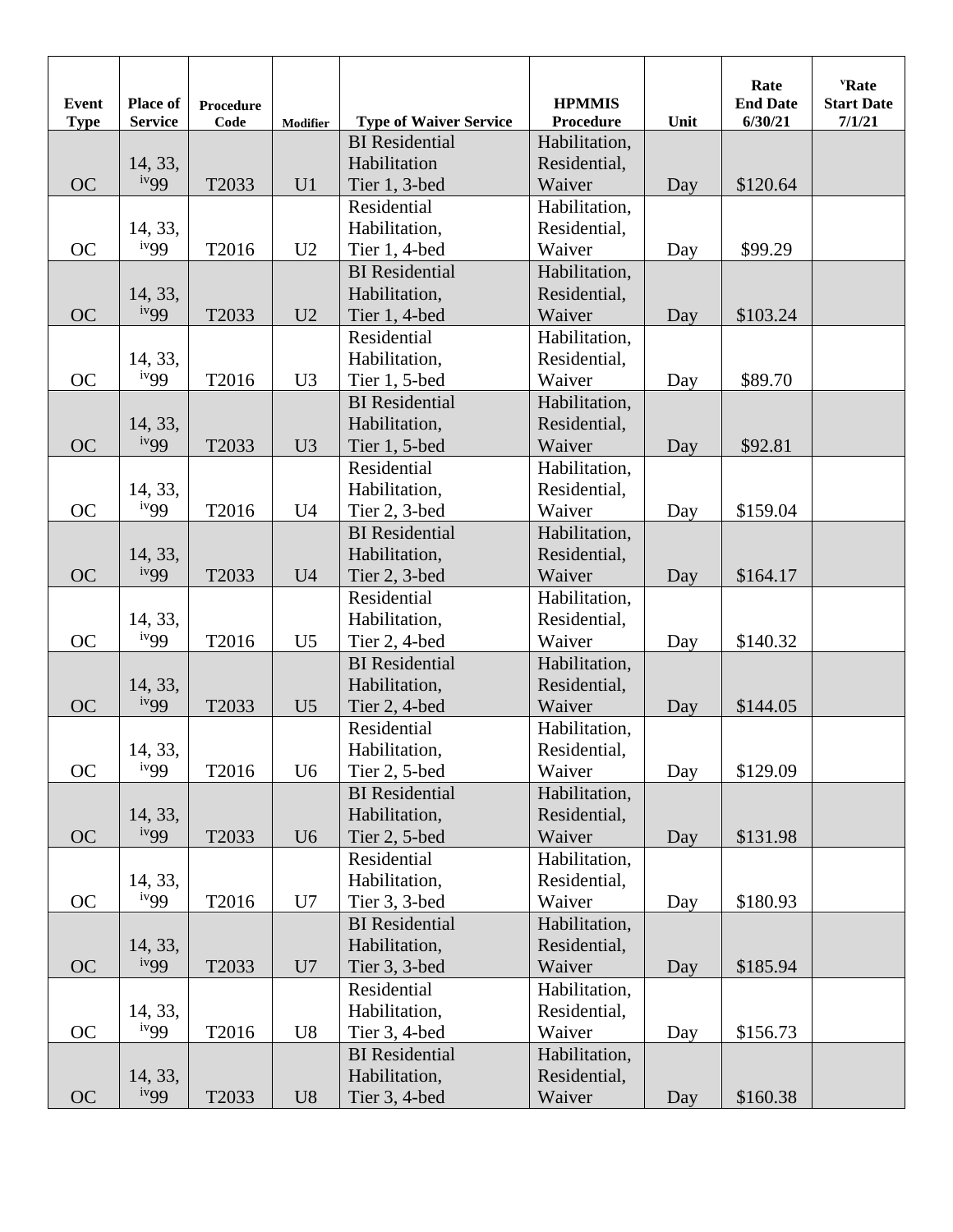| <b>Event</b><br><b>Type</b> | Place of<br><b>Service</b>  | <b>Procedure</b><br>Code | <b>Modifier</b> | <b>Type of Waiver Service</b>               | <b>HPMMIS</b><br><b>Procedure</b> | Unit | Rate<br><b>End Date</b><br>6/30/21 | "Rate<br><b>Start Date</b><br>7/1/21 |
|-----------------------------|-----------------------------|--------------------------|-----------------|---------------------------------------------|-----------------------------------|------|------------------------------------|--------------------------------------|
|                             |                             |                          |                 | Residential                                 | Habilitation,                     |      |                                    |                                      |
|                             | 14, 33,                     |                          |                 | Habilitation,                               | Residential,                      |      |                                    |                                      |
| <b>OC</b>                   | iv <sub>99</sub>            | T2016                    | U <sub>9</sub>  | Tier 3, 5-bed                               | Waiver                            | Day  | \$142.21                           |                                      |
|                             |                             |                          |                 | <b>BI</b> Residential                       | Habilitation,                     |      |                                    |                                      |
|                             | 14, 33,                     |                          |                 | Habilitation,                               | Residential,                      |      |                                    |                                      |
| <b>OC</b>                   | iv <sub>99</sub>            | T <sub>2033</sub>        | U <sub>9</sub>  | Tier 3, 5-bed                               | Waiver                            | Day  | \$145.05                           |                                      |
|                             |                             |                          |                 | vi <sub>Residential</sub>                   |                                   |      |                                    |                                      |
|                             |                             |                          |                 | Habilitation, Adult                         |                                   |      |                                    |                                      |
|                             |                             |                          |                 | Foster Homes, Tier 1                        | Habilitation,                     |      |                                    |                                      |
|                             | 14, 33,                     |                          |                 | (no bed size)                               | Residential,                      |      |                                    |                                      |
| <b>OC</b>                   | iv <sub>99</sub>            | S5140                    | U <sub>4</sub>  | requirement)                                | Waiver                            | Day  |                                    | \$116.27                             |
|                             |                             |                          |                 | <sup>vi</sup> BI Residential                |                                   |      |                                    |                                      |
|                             |                             |                          |                 | Habilitation, Adult                         |                                   |      |                                    |                                      |
|                             |                             |                          |                 | Foster Homes, Tier 1                        | Habilitation,                     |      |                                    |                                      |
|                             | 14, 33,                     |                          |                 | (no bed size                                | Residential,                      |      |                                    |                                      |
| <b>OC</b>                   | iv <sub>99</sub>            | S5140                    | U1              | requirement)                                | Waiver                            | Day  |                                    | \$120.64                             |
|                             |                             |                          |                 | vi <sub>Residential</sub>                   |                                   |      |                                    |                                      |
|                             |                             |                          |                 | Habilitation, Adult                         |                                   |      |                                    |                                      |
|                             |                             |                          |                 | Foster Homes, Tier 2                        | Habilitation,                     |      |                                    |                                      |
|                             | 14, 33,                     |                          |                 | (no bed size                                | Residential,                      |      |                                    |                                      |
| <b>OC</b>                   | iv <sub>99</sub>            | S5140                    | U <sub>5</sub>  | requirement)                                | Waiver                            | Day  |                                    | \$159.04                             |
|                             |                             |                          |                 | vi <sub>BI</sub> Residential                |                                   |      |                                    |                                      |
|                             |                             |                          |                 | Habilitation, Adult                         |                                   |      |                                    |                                      |
|                             |                             |                          |                 | Foster Homes, Tier 2                        | Habilitation,                     |      |                                    |                                      |
|                             | 14, 33,<br>iv <sub>99</sub> |                          |                 | (no bed size                                | Residential,                      |      |                                    |                                      |
| <b>OC</b>                   |                             | S5140                    | U2              | requirement)                                | Waiver                            | Day  |                                    | \$164.17                             |
|                             |                             |                          |                 | vi <sub>Residential</sub>                   |                                   |      |                                    |                                      |
|                             |                             |                          |                 | Habilitation, Adult                         |                                   |      |                                    |                                      |
|                             |                             |                          |                 | Foster Homes, Tier 3                        | Habilitation,                     |      |                                    |                                      |
|                             | 14, 33,<br>iv <sub>99</sub> |                          |                 | (no bed size)                               | Residential,                      |      |                                    |                                      |
| <b>OC</b>                   |                             | S5140                    | U <sub>6</sub>  | requirement)                                | Waiver                            | Day  |                                    | \$183.00                             |
|                             |                             |                          |                 | vi <sub>BI</sub> Residential                |                                   |      |                                    |                                      |
|                             |                             |                          |                 | Habilitation, Adult<br>Foster Homes, Tier 3 | Habilitation,                     |      |                                    |                                      |
|                             | 14, 33,                     |                          |                 | (no bed size                                | Residential,                      |      |                                    |                                      |
| <b>OC</b>                   | iv <sub>99</sub>            | S5140                    | U3              | requirement)                                | Waiver                            | Day  |                                    | \$185.94                             |
|                             |                             |                          |                 | vi <sub>Residential</sub>                   |                                   |      |                                    |                                      |
|                             |                             |                          |                 | Habilitation, Licensed                      | Habilitation,                     |      |                                    |                                      |
|                             | 14, 33,                     |                          |                 | Homes, Tier 1 (no bed                       | Residential,                      |      |                                    |                                      |
| OC                          | iv <sub>99</sub>            | T <sub>2016</sub>        | <b>UB</b>       | size requirement)                           | Waiver                            |      |                                    | \$119.86                             |
|                             |                             |                          |                 | vi <sub>BI</sub> Residential                |                                   | Day  |                                    |                                      |
|                             |                             |                          |                 | Habilitation, Licensed                      | Habilitation,                     |      |                                    |                                      |
|                             | 14, 33,                     |                          |                 | Homes, Tier 1 (no bed                       | Residential,                      |      |                                    |                                      |
| <b>OC</b>                   | iv <sub>99</sub>            | T2033                    | UB              | size requirement)                           | Waiver                            | Day  |                                    | \$125.02                             |
|                             |                             |                          |                 |                                             |                                   |      |                                    |                                      |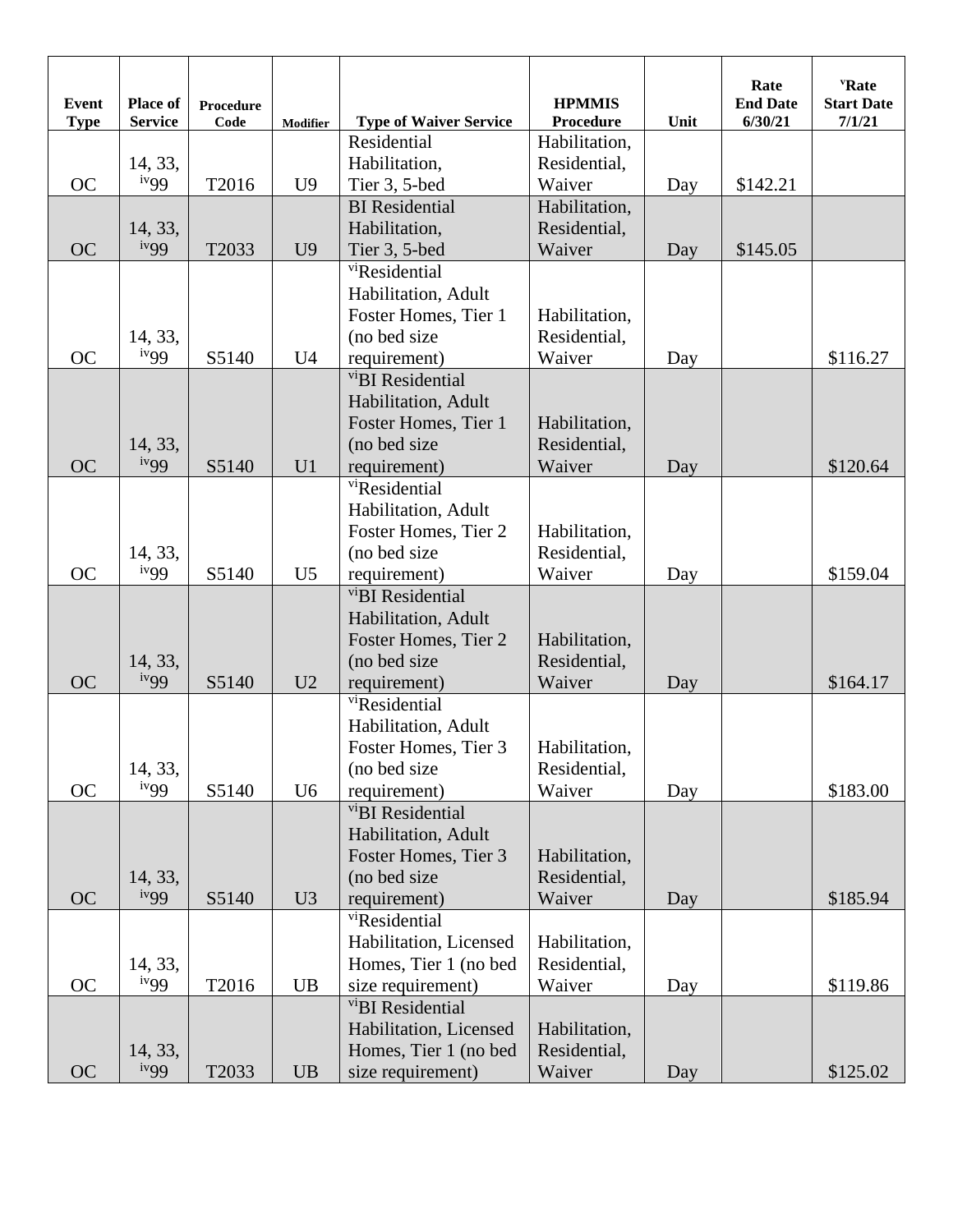| Event<br><b>Type</b> | <b>Place of</b><br><b>Service</b>      | <b>Procedure</b><br>Code | <b>Modifier</b> | <b>Type of Waiver Service</b>                                      | <b>HPMMIS</b><br><b>Procedure</b>       | Unit         | Rate<br><b>End Date</b><br>6/30/21 | "Rate<br><b>Start Date</b><br>7/1/21 |
|----------------------|----------------------------------------|--------------------------|-----------------|--------------------------------------------------------------------|-----------------------------------------|--------------|------------------------------------|--------------------------------------|
|                      |                                        |                          |                 | vi <sub>Residential</sub>                                          |                                         |              |                                    |                                      |
|                      | 14, 33,                                |                          |                 | Habilitation, Licensed<br>Homes, Tier 2 (no bed                    | Habilitation,<br>Residential,           |              |                                    |                                      |
| <b>OC</b>            | iv <sub>99</sub>                       | T2016                    | <b>UC</b>       | size requirement)                                                  | Waiver                                  | Day          | <b>OC</b>                          | \$164.40                             |
|                      |                                        |                          |                 | vi <sub>BI</sub> Residential                                       |                                         |              |                                    |                                      |
|                      |                                        |                          |                 | Habilitation, Licensed                                             | Habilitation,                           |              |                                    |                                      |
|                      | 14, 33,<br>iv <sub>99</sub>            |                          |                 | Homes, Tier 2 (no bed                                              | Residential,                            |              |                                    |                                      |
| <b>OC</b>            |                                        | T2033                    | <b>UC</b>       | size requirement)<br>vi <sub>Residential</sub>                     | Waiver                                  | Day          | <b>OC</b>                          | \$169.44                             |
|                      |                                        |                          |                 | Habilitation, Licensed                                             | Habilitation,                           |              |                                    |                                      |
|                      | 14, 33,                                |                          |                 | Homes, Tier 3 (no bed                                              | Residential,                            |              |                                    |                                      |
| <b>OC</b>            | iv <sub>99</sub>                       | T2016                    | <b>UD</b>       | size requirement)                                                  | Waiver                                  | Day          | <b>OC</b>                          | \$194.87                             |
|                      |                                        |                          |                 | vi <sub>BI</sub> Residential                                       |                                         |              |                                    |                                      |
|                      | 14, 33,                                |                          |                 | Habilitation, Licensed<br>Homes, Tier 3 (no bed                    | Habilitation,<br>Residential,           |              |                                    |                                      |
| <b>OC</b>            | iv <sub>99</sub>                       | T2033                    | <b>UD</b>       | size requirement)                                                  | Waiver                                  | Day          | <b>OC</b>                          | \$199.86                             |
|                      |                                        |                          |                 | Residential                                                        |                                         |              |                                    |                                      |
|                      |                                        |                          |                 | Habilitation,                                                      | Habilitation,                           |              |                                    |                                      |
|                      | 14, 33,                                |                          |                 | <b>Adult Therapeutic</b>                                           | Residential,                            |              |                                    |                                      |
| <b>OC</b>            | iv <sub>99</sub>                       | T2016                    | <b>UA</b>       | <b>Living Program</b>                                              | Waiver                                  | Day          | \$499.23                           | \$548.98                             |
|                      | 14, 33,                                |                          |                 | <b>BI</b> Residential<br>Habilitation,<br><b>Adult Therapeutic</b> | Habilitation,<br>Residential,           |              |                                    |                                      |
| <b>OC</b>            | $i$ <sup>v</sup> 99                    | T2033                    | <b>UA</b>       | <b>Living Program</b>                                              | Waiver                                  | Day          | \$502.58                           | \$553.96                             |
| <b>OC</b>            | 14, 33,<br>99,<br>$21^{i}$<br>$31^{i}$ | T1004                    |                 | <b>Additional Residential</b><br><b>Supports</b>                   | Habilitation,<br>Residential,<br>Waiver | 15<br>Minute | \$5.58                             | \$6.08                               |
|                      |                                        |                          |                 |                                                                    |                                         |              |                                    |                                      |
| <b>OC</b>            | 14, 33,<br>99,<br>$21^{i}$<br>$31^{i}$ | 99600                    |                 | <b>BI</b> Additional<br><b>Residential Supports</b>                | Habilitation,<br>Residential,<br>Waiver | 15<br>Minute | \$5.76                             | \$6.29                               |
|                      |                                        |                          |                 |                                                                    | Day Care                                |              |                                    |                                      |
|                      |                                        |                          |                 | Adult Day Health,                                                  | Services,                               | 15           |                                    |                                      |
| AD                   | 99                                     | H <sub>2032</sub>        | U1              | Tier 1                                                             | Adult, Tier 1                           | Minute       | \$2.70                             | \$3.12                               |
|                      |                                        |                          |                 | BI Adult Day Health,                                               | Day Care<br>Services,                   | 15           |                                    |                                      |
| AD                   | 99                                     | S5100                    | U1              | Tier 1                                                             | Adult, Tier 1                           | Minute       | \$3.06                             | \$3.51                               |
|                      |                                        |                          |                 |                                                                    | Day Care                                |              |                                    |                                      |
|                      |                                        |                          |                 | Adult Day Health,                                                  | Services,                               | 15           |                                    |                                      |
| AD                   | 99                                     | H <sub>2</sub> 032       | U2              | Tier 2                                                             | Adult, Tier 2                           | Minute       | \$3.35                             | \$3.83                               |
| AD                   | 99                                     | S5100                    | U2              | BI Adult Day Health,<br>Tier <sub>2</sub>                          | Day Care<br>Services,                   | 15<br>Minute | \$3.78                             | \$4.29                               |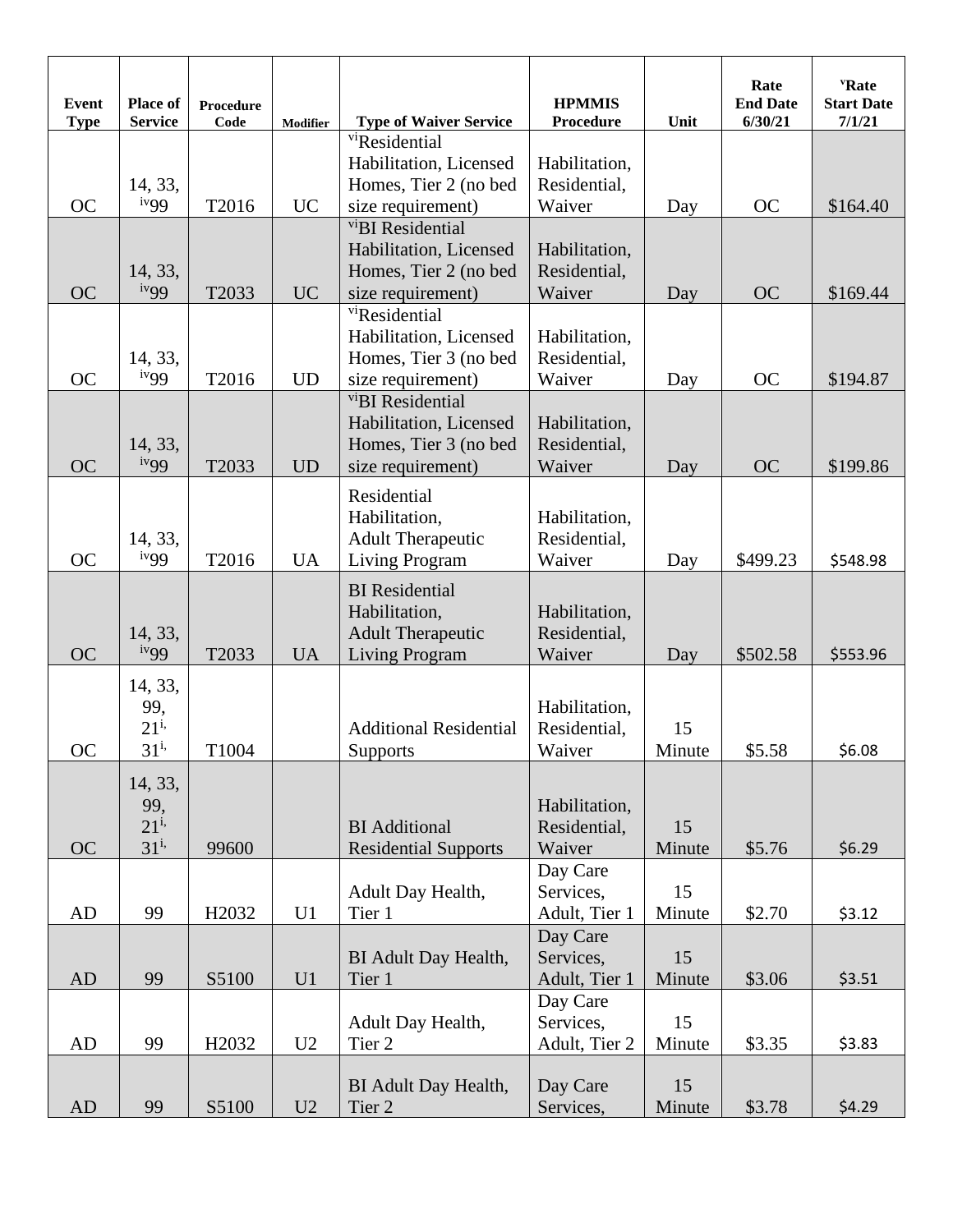| <b>Event</b><br><b>Type</b> | Place of<br><b>Service</b> | <b>Procedure</b><br>Code | Modifier       | <b>Type of Waiver Service</b>                                         | <b>HPMMIS</b><br>Procedure                        | Unit         | Rate<br><b>End Date</b><br>6/30/21 | 'Rate<br><b>Start Date</b><br>7/1/21 |
|-----------------------------|----------------------------|--------------------------|----------------|-----------------------------------------------------------------------|---------------------------------------------------|--------------|------------------------------------|--------------------------------------|
|                             |                            |                          |                |                                                                       | Adult, Tier 2                                     |              |                                    |                                      |
| AD                          | 99                         | H <sub>2032</sub>        | U <sub>3</sub> | Adult Day Health,<br>Tier 3                                           | Day Care<br>Services,<br>Adult, Tier 3            | 15<br>Minute | \$4.00                             | \$4.53                               |
| <b>AD</b>                   | 99                         | S5100                    | U3             | BI Adult Day Health,<br>Tier 3                                        | Day Care<br>Services,<br>Adult, Tier 3            | 15<br>Minute | \$4.46                             | \$5.05                               |
| AD                          | 99                         | H <sub>2</sub> 032       | U <sub>4</sub> | Adult Day Health, 1:1                                                 | Day Care<br>Services,<br>Adult, 1:1               | 15<br>Minute | \$7.62                             | \$8.38                               |
| <b>AD</b>                   | 99                         | S5100                    | U <sub>4</sub> | BI Adult Day Health,<br>1:1                                           | Day Care<br>Services,<br>Adult, 1:1               | 15<br>Minute | \$8.38                             | \$9.24                               |
| AD                          | 99                         | H <sub>2</sub> 032       | U <sub>5</sub> | Adult Day Health,<br>Registered Behavior<br>Technician, 1:1           | Day Care<br>Services,<br>Adult, Per<br>15 Minutes | 15<br>Minute | \$15.00                            | \$15.00                              |
| <b>AD</b>                   | 99                         | S5100                    | U <sub>5</sub> | BI Adult Day Health,<br><b>Registered Behavior</b><br>Technician, 1:1 | Day Care<br>Services,<br>Adult, Per<br>15 Minutes | 15<br>Minute | \$17.37                            | \$17.37                              |
| HL                          | 99                         | H2021                    | U1             | <b>Community Learning</b><br>Service, Group, Tier 1                   | Habilitation,<br>Day, Waiver                      | 15<br>Minute | \$3.97                             | \$4.48                               |
| HL                          | 99                         | T2021                    | U <sub>1</sub> | <b>BI</b> Community<br>Learning Service,<br>Group, Tier 1             | Habilitation,<br>Day, Waiver                      | 15<br>Minute | \$4.56                             | \$5.13                               |
| HL                          | 99                         | H <sub>2021</sub>        | U2             | <b>Community Learning</b><br>Service, Group, Tier 2                   | Habilitation,<br>Day, Waiver                      | 15<br>Minute | \$5.26                             | \$5.87                               |
| HL                          | 99                         | T2021                    | U2             | <b>BI</b> Community<br>Learning Service,<br>Group, Tier 2             | Habilitation,<br>Day, Waiver                      | 15<br>Minute | \$5.94                             | \$6.63                               |
| HL                          | 99                         | H <sub>2</sub> 021       | U3             | <b>Community Learning</b><br>Service, Group, Tier 3                   | Habilitation,<br>Day, Waiver                      | 15<br>Minute | \$6.52                             | \$7.23                               |
| HL                          | 99                         | T2021                    | U3             | <b>BI</b> Community<br>Learning Service,<br>Group, Tier 3             | Habilitation,<br>Day, Waiver                      | 15<br>Minute | \$7.31                             | \$8.12                               |
| HL                          | 18,99                      | H2021                    | U <sub>4</sub> | <b>Community Learning</b><br>Service, Individual                      | Habilitation,<br>Day, Waiver                      | 15<br>Minute | \$7.91                             | \$8.71                               |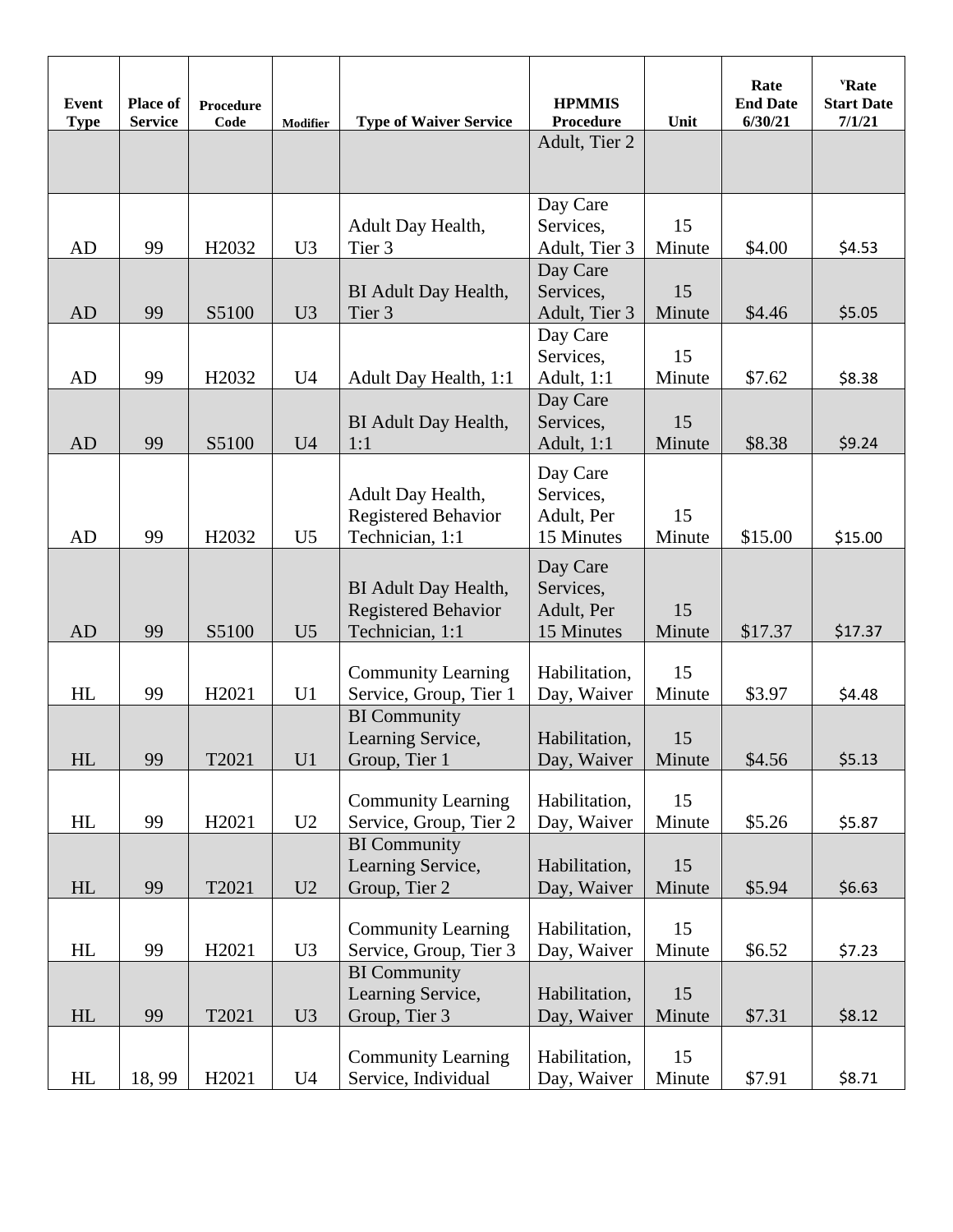| <b>Event</b><br><b>Type</b> | Place of<br><b>Service</b> | <b>Procedure</b><br>Code | Modifier       | <b>Type of Waiver Service</b>                                                             | <b>HPMMIS</b><br>Procedure   | Unit         | Rate<br><b>End Date</b><br>6/30/21 | 'Rate<br><b>Start Date</b><br>7/1/21 |
|-----------------------------|----------------------------|--------------------------|----------------|-------------------------------------------------------------------------------------------|------------------------------|--------------|------------------------------------|--------------------------------------|
| HL                          | 18,99                      | T2021                    | U <sub>4</sub> | <b>BI</b> Community<br>Learning Service,<br>Individual                                    | Habilitation,<br>Day, Waiver | 15<br>Minute | \$9.50                             | \$10.41                              |
| HL                          | 18,99                      | H2021                    | <b>UN</b>      | <b>Community Learning</b><br>Service, 2:1                                                 | Habilitation,<br>Day, Waiver | 15<br>Minute | \$14.24                            | \$15.56                              |
| HL                          | 18,99                      | T2021                    | <b>UN</b>      | <b>BI</b> Community<br>Learning Service, 2:1                                              | Habilitation,<br>Day, Waiver | 15<br>Minute | \$16.32                            | \$17.79                              |
| HL                          | 18,99                      | H2021                    | <b>UP</b>      | <b>Community Learning</b><br>Service, 3:1                                                 | Habilitation,<br>Day, Waiver | 15<br>Minute | \$20.58                            | \$22.41                              |
| HL                          | 18,99                      | T2021                    | <b>UP</b>      | <b>BI</b> Community<br>Learning Service, 3:1                                              | Habilitation,<br>Day, Waiver | 15<br>Minute | \$23.13                            | \$25.19                              |
| HL                          | 18                         | H2021                    | 96             | <b>Community Learning</b><br>Service, 1:2                                                 | Habilitation,<br>Day, Waiver | 15<br>Minute |                                    | \$4.70                               |
| HL                          | 18                         | T2021                    | 96             | <b>BI</b> Community<br>Learning Service, 1:2                                              | Habilitation,<br>Day, Waiver | 15<br>Minute |                                    | \$5.54                               |
| HL                          | 18                         | H2021                    | 59             | <b>Community Learning</b><br>Service, 1:3                                                 | Habilitation,<br>Day, Waiver | 15<br>Minute |                                    | \$3.42                               |
| HL                          | 18                         | T2021                    | 59             | <b>BI</b> Community<br>Learning Service, 1:3                                              | Habilitation,<br>Day, Waiver | 15<br>Minute |                                    | \$4.01                               |
| HL                          | 99                         | H2021                    | U <sub>6</sub> | <b>Community Learning</b><br>Service, Registered<br>Behavior Technician,<br>1:1           | Habilitation,<br>Day, Waiver | 15<br>Minute | \$15.00                            | \$15.00                              |
| HL                          | 99                         | T2021                    | U <sub>6</sub> | <b>BI</b> Community<br>Learning Service,<br><b>Registered Behavior</b><br>Technician, 1:1 | Habilitation,<br>Day, Waiver | 15<br>Minute | \$17.37                            | \$17.37                              |
| HL                          | 99                         | H <sub>2021</sub>        | U7             | <b>Community Learning</b><br>Service, Registered<br>Behavior Technician,<br>2:1           | Habilitation,<br>Day, Waiver | 15<br>Minute | \$20.97                            | \$20.97                              |
| HL                          | 99                         | T2021                    | U <sub>7</sub> | <b>BI</b> Community<br>Learning Service,<br>Registered Behavior<br>Technician, 2:1        | Habilitation,<br>Day, Waiver | 15<br>Minute | \$23.87                            | \$23.87                              |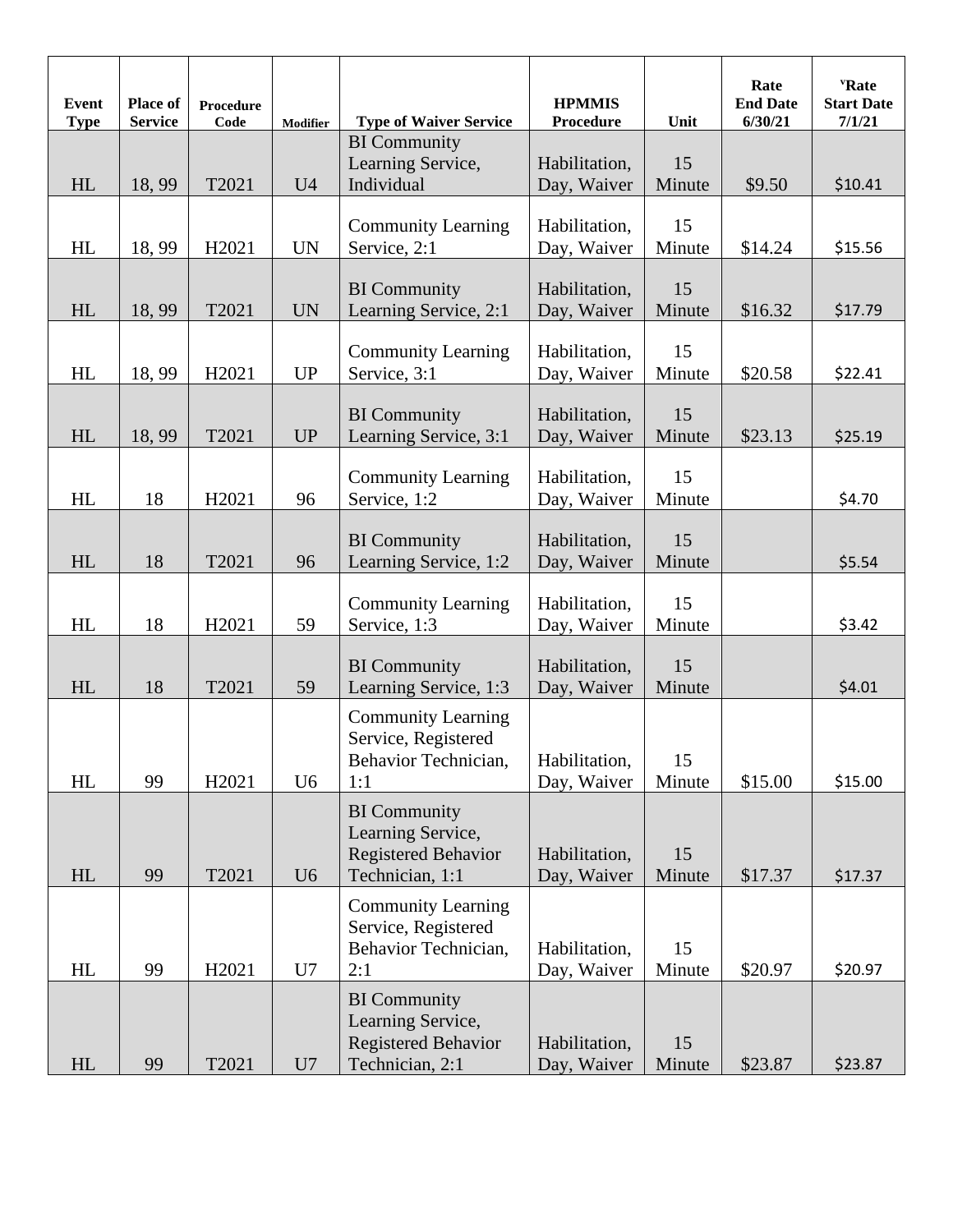| <b>Event</b><br><b>Type</b> | Place of<br><b>Service</b> | Procedure<br>Code | <b>Modifier</b> | <b>Type of Waiver Service</b>                                                             | <b>HPMMIS</b><br><b>Procedure</b>        | Unit         | Rate<br><b>End Date</b><br>6/30/21 | 'Rate<br><b>Start Date</b><br>7/1/21 |
|-----------------------------|----------------------------|-------------------|-----------------|-------------------------------------------------------------------------------------------|------------------------------------------|--------------|------------------------------------|--------------------------------------|
| HL                          | 99                         | H2021             | U <sub>8</sub>  | <b>Community Learning</b><br>Service, Registered<br>Behavior Technician,<br>3:1           | Habilitation,<br>Day, Waiver             | 15<br>Minute | \$26.94                            | \$26.94                              |
| HL                          | 99                         | T2021             | U8              | <b>BI</b> Community<br>Learning Service,<br><b>Registered Behavior</b><br>Technician, 3:1 | Habilitation,<br>Day, Waiver             | 15<br>Minute | \$30.36                            | \$30.36                              |
| HL                          | 12,99                      | G9012             | <b>SC</b>       | Community<br>Navigator, in<br>community                                                   | Other<br>Specified<br>Case<br>Management | 15<br>Minute |                                    | \$12.71                              |
| HL                          | 12,99                      | G9012             |                 | <b>BI</b> Community<br>Navigator, in<br>community                                         | Other<br>Specified<br>Case<br>Management | 15<br>Minute |                                    | \$13.80                              |
| HL                          | 02                         | G9012             | <b>GT</b>       | Community<br>Navigator, by<br>telehealth                                                  | Other<br>Specified<br>Case<br>Management | 15<br>Minute |                                    | \$11.93                              |
| HL                          | 02                         | G9012             | 95              | <b>BI</b> Community<br>Navigator, by<br>telehealth                                        | Other<br>Specified<br>Case<br>Management | 15<br>Minute |                                    | \$11.93                              |
| <b>CT</b>                   | 18,99                      | S9445             | U <sub>2</sub>  | Discovery and Career<br>Planning, Benefits<br>Counseling                                  | Employment                               | 15<br>Minute | \$13.17                            | \$14.18                              |
| <b>CT</b>                   | 18,99                      | S9445             | U1              | <b>BI</b> Discovery and<br>Career Planning,<br><b>Benefits Counseling</b>                 | Employment                               | 15<br>Minute | \$13.87                            | \$14.97                              |
| HB                          | 18,99                      | T2015             | U2              | Discovery and Career<br>Planning                                                          | Employment                               | 15<br>Minute | \$12.01                            | \$12.94                              |
| HB                          | 18,99                      | T2015             | U1              | <b>BI</b> Discovery and<br><b>Career Planning</b><br>Individual                           | Employment                               | 15<br>Minute | \$13.88                            | \$14.96                              |
| HB                          | 18,99                      | T2019             | U2              | <b>Employment Support,</b><br>Job Development<br><b>BI</b> Individual                     | Employment                               | 15<br>Minute | \$11.45                            | \$12.35                              |
| HB                          | 18,99                      | T2019             | U1              | <b>Employment Support,</b><br><b>Job Development</b>                                      | Employment                               | 15<br>Minute | \$12.11                            | \$13.09                              |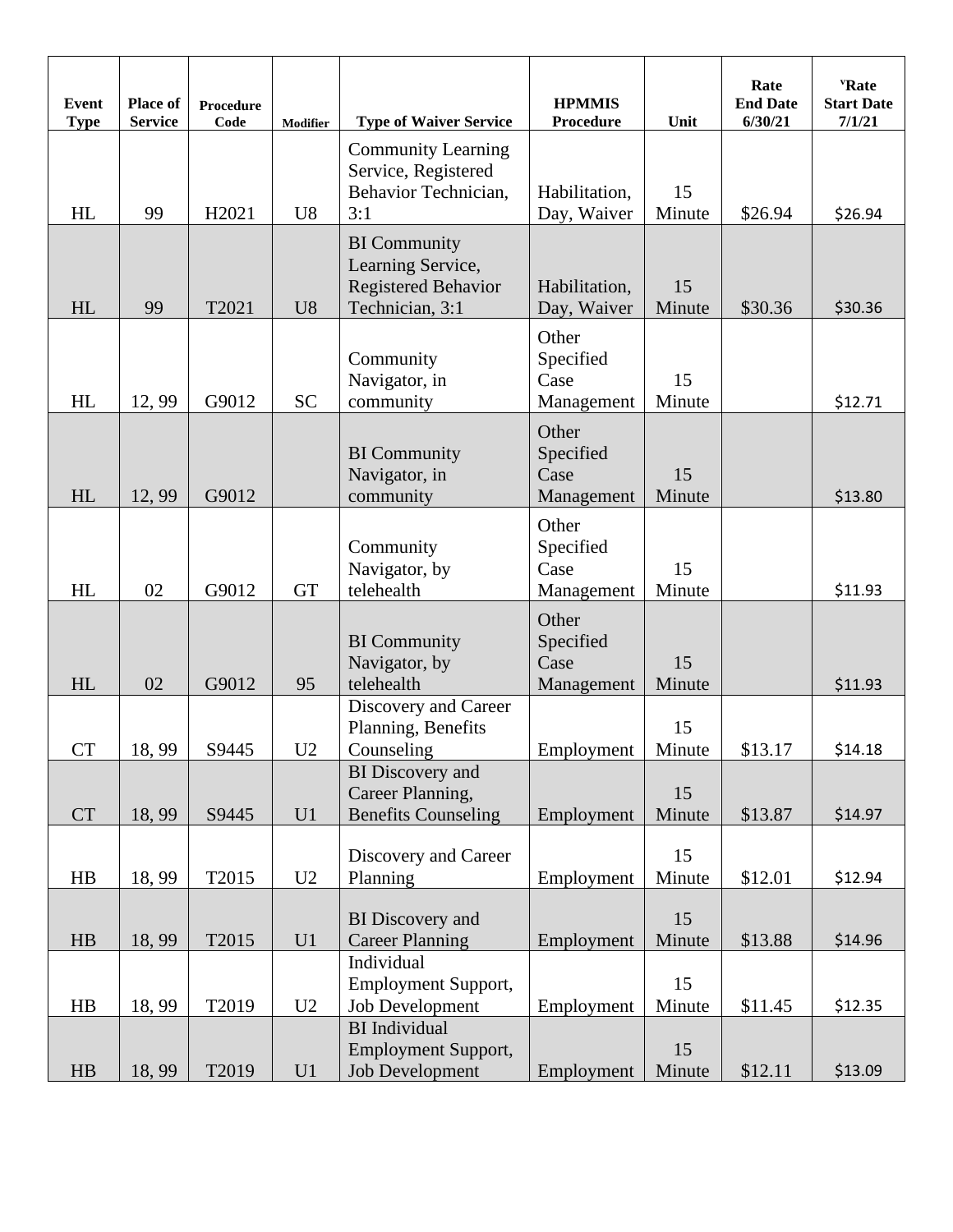| <b>Event</b><br><b>Type</b> | Place of<br><b>Service</b> | Procedure<br>Code | <b>Modifier</b>          | <b>Type of Waiver Service</b>                      | <b>HPMMIS</b><br><b>Procedure</b> | Unit         | Rate<br><b>End Date</b><br>6/30/21 | <b>'Rate</b><br><b>Start Date</b><br>7/1/21 |
|-----------------------------|----------------------------|-------------------|--------------------------|----------------------------------------------------|-----------------------------------|--------------|------------------------------------|---------------------------------------------|
|                             |                            |                   |                          | Individual                                         |                                   |              |                                    |                                             |
|                             |                            |                   |                          | <b>Employment Support,</b>                         |                                   |              |                                    |                                             |
|                             |                            |                   |                          | Job Development, by                                |                                   | 15           |                                    |                                             |
| HB                          | 02                         | T2019             | U <sub>4</sub>           | telehealth                                         | Employment                        | Minute       |                                    | \$11.88                                     |
|                             |                            |                   |                          | <b>BI</b> Individual<br><b>Employment Support,</b> |                                   |              |                                    |                                             |
|                             |                            |                   |                          | Job Development, by                                |                                   | 15           |                                    |                                             |
| HB                          | 02                         | T2019             | U <sub>3</sub>           | telehealth                                         | Employment                        | Minute       |                                    | \$11.88                                     |
|                             |                            |                   |                          | Individual                                         |                                   |              |                                    |                                             |
|                             |                            |                   |                          | <b>Employment Support,</b>                         |                                   | 15           |                                    |                                             |
| HB                          | 18,99                      | H <sub>2025</sub> | U <sub>2</sub>           | <b>Job Coaching</b>                                | Employment                        | Minute       | \$10.63                            | \$11.47                                     |
|                             |                            |                   |                          | <b>BI</b> Individual                               |                                   |              |                                    |                                             |
|                             |                            |                   |                          | <b>Employment Support,</b>                         |                                   | 15           |                                    |                                             |
| HB                          | 18,99                      | H <sub>2025</sub> | U <sub>1</sub>           | <b>Job Coaching</b><br>Individual                  | Employment                        | Minute       | \$12.30                            | \$13.27                                     |
|                             |                            |                   |                          | <b>Employment Support,</b>                         |                                   |              |                                    |                                             |
|                             |                            |                   |                          | Job Coaching, by                                   |                                   | 15           |                                    |                                             |
| HB                          | 02                         | H <sub>2025</sub> | U <sub>4</sub>           | telehealth                                         | Employment                        | Minute       |                                    | \$10.49                                     |
|                             |                            |                   |                          | <b>BI</b> Individual                               |                                   |              |                                    |                                             |
|                             |                            |                   |                          | <b>Employment Support,</b>                         |                                   |              |                                    |                                             |
|                             |                            |                   |                          | Job Coaching, by                                   |                                   | 15           |                                    |                                             |
| HB                          | 02                         | H2025             | U3                       | telehealth                                         | Employment                        | Minute       |                                    | \$10.49                                     |
|                             |                            |                   |                          |                                                    | <b>Respite Care</b>               | 15           |                                    |                                             |
| <b>OH</b>                   | 12,99                      | S5150             |                          | Respite Hourly, 1:1                                | - Agency                          | Minute       | \$5.65                             | \$6.24                                      |
|                             |                            |                   |                          |                                                    |                                   |              |                                    |                                             |
|                             |                            |                   |                          |                                                    | <b>Respite Care</b>               | 15           |                                    |                                             |
| <b>OH</b>                   | 12, 99                     | T1005             | U <sub>1</sub>           | BI Respite Hourly, 1:1                             | - Agency                          | Minute       | \$5.84                             | \$6.47                                      |
|                             |                            |                   |                          |                                                    |                                   |              |                                    |                                             |
| OH                          | 12,99                      | S5150             | $\ensuremath{\text{UN}}$ | Respite Hourly, 1:2                                | <b>Respite Care</b><br>- Agency   | 15<br>Minute | \$3.14                             | \$3.44                                      |
|                             |                            |                   |                          |                                                    |                                   |              |                                    |                                             |
|                             |                            |                   |                          |                                                    | <b>Respite Care</b>               | 15           |                                    |                                             |
| OH                          | 12,99                      | T1005             | $\ensuremath{\text{UN}}$ | BI Respite Hourly, 1:2                             | - Agency                          | Minute       | \$3.24                             | \$3.56                                      |
|                             |                            |                   |                          |                                                    |                                   |              |                                    |                                             |
|                             |                            |                   |                          |                                                    | <b>Respite Care</b>               | 15           |                                    |                                             |
| OH                          | 12,99                      | S5150             | UP                       | Respite Hourly, 1:3                                | - Agency                          | Minute       | \$2.31                             | \$2.51                                      |
|                             |                            |                   |                          |                                                    | <b>Respite Care</b>               | 15           |                                    |                                             |
| OH                          | 12, 99                     | T1005             | UP                       | BI Respite Hourly, 1:3                             | - Agency                          | Minute       | \$2.38                             | \$2.59                                      |
|                             |                            |                   |                          |                                                    |                                   |              |                                    |                                             |
|                             |                            |                   |                          |                                                    | <b>Respite Care</b>               |              |                                    |                                             |
| OH                          | 12,99                      | T1002             | 22                       | Respite Daily, 1:1                                 | - Agency                          | Day          | \$142.60                           | \$142.60                                    |
|                             |                            |                   |                          |                                                    | <b>Respite Care</b>               |              |                                    |                                             |
| OH                          | 12,99                      | T1002             | 22                       | BI Respite Daily, 1:1                              | - Agency                          | Day          | \$142.60                           | \$142.60                                    |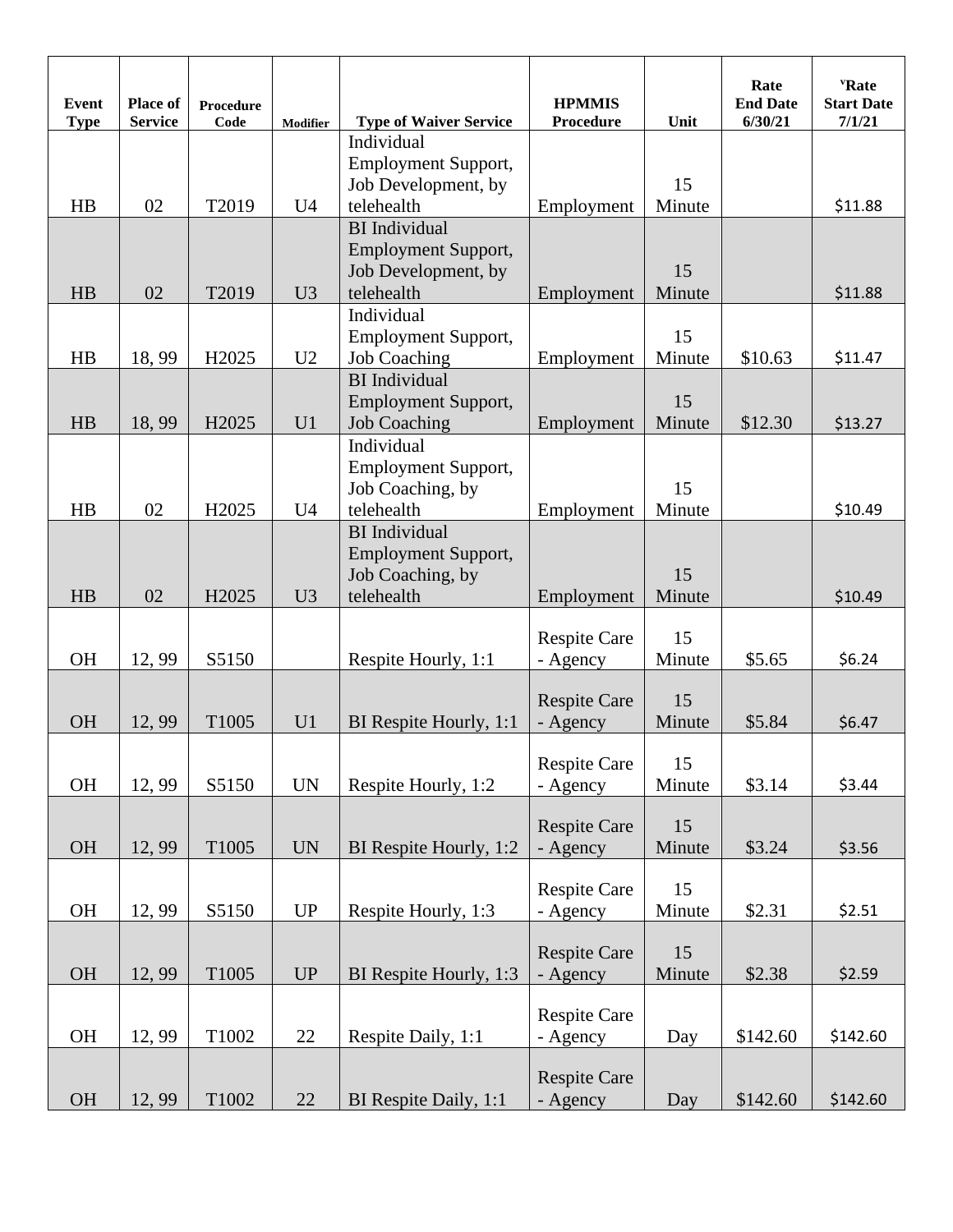| <b>Event</b><br><b>Type</b> | Place of<br><b>Service</b> | Procedure<br>Code | Modifier       | <b>Type of Waiver Service</b>                | <b>HPMMIS</b><br>Procedure      | Unit         | Rate<br><b>End Date</b><br>6/30/21 | 'Rate<br><b>Start Date</b><br>7/1/21 |
|-----------------------------|----------------------------|-------------------|----------------|----------------------------------------------|---------------------------------|--------------|------------------------------------|--------------------------------------|
|                             |                            |                   |                | Respite Hourly,                              | Respite Care                    | 15           |                                    |                                      |
| <b>OH</b>                   | 12, 99                     | T1002             | U8             | Registered Nurse, 1:1                        | - Agency                        | Minute       | \$18.17                            | \$19.97                              |
|                             |                            |                   |                | BI Respite Hourly,                           | <b>Respite Care</b>             | 15           |                                    |                                      |
| <b>OH</b>                   | 12, 99                     | T1002             | U2             | Registered Nurse, 1:1                        | - Agency                        | Minute       | \$18.51                            | \$20.39                              |
|                             |                            |                   |                |                                              | <b>Respite Care</b>             | 15           |                                    |                                      |
| <b>OH</b>                   | 12,99                      | T1002             | U <sub>9</sub> | Respite Hourly,<br>Registered Nurse, 1:2     | - Agency                        | Minute       | \$9.40                             | \$10.30                              |
|                             |                            |                   |                |                                              |                                 |              |                                    |                                      |
| OH                          | 12,99                      | T1002             | U3             | BI Respite Hourly,<br>Registered Nurse, 1:2  | <b>Respite Care</b><br>- Agency | 15<br>Minute | \$9.57                             | \$10.52                              |
|                             |                            |                   |                |                                              |                                 |              |                                    |                                      |
|                             |                            |                   |                | Respite Hourly,                              | <b>Respite Care</b>             | 15           |                                    |                                      |
| <b>OH</b>                   | 12,99                      | T1002             | <b>UA</b>      | Registered Nurse, 1:3                        | - Agency                        | Minute       | \$6.48                             | \$7.08                               |
|                             |                            |                   |                | BI Respite Hourly,                           | <b>Respite Care</b>             | 15           |                                    |                                      |
| <b>OH</b>                   | 12, 99                     | T1002             | U <sub>4</sub> | Registered Nurse, 1:3                        | - Agency                        | Minute       | \$6.60                             | \$7.23                               |
|                             |                            |                   |                | Respite Hourly,<br><b>Licensed Practical</b> | <b>Respite Care</b>             | 15           |                                    |                                      |
| <b>OH</b>                   | 12,99                      | T1002             | UB             | Nurse, 1:1                                   | - Agency                        | Minute       | \$10.36                            | \$10.87                              |
|                             |                            |                   |                | BI Respite Hourly,                           |                                 |              |                                    |                                      |
| <b>OH</b>                   | 12, 99                     | T1002             | U <sub>5</sub> | <b>Licensed Practical</b><br>Nurse, 1:1      | <b>Respite Care</b><br>- Agency | 15<br>Minute | \$10.69                            | \$11.24                              |
|                             |                            |                   |                | Respite Hourly,                              |                                 |              |                                    |                                      |
|                             |                            |                   |                | <b>Licensed Practical</b>                    | <b>Respite Care</b>             | 15           |                                    |                                      |
| <b>OH</b>                   | 12, 99                     | T1002             | <b>UC</b>      | Nurse, 1:2<br>BI Respite Hourly,             | - Agency                        | Minute       | \$5.51                             | \$5.77                               |
|                             |                            |                   |                | <b>Licensed Practical</b>                    | <b>Respite Care</b>             | 15           |                                    |                                      |
| $\rm OH$                    | 12, 99                     | T1002             | U6             | Nurse, 1:2                                   | - Agency                        | Minute       | \$5.68                             | \$5.96                               |
|                             |                            |                   |                | Respite Hourly,<br><b>Licensed Practical</b> | <b>Respite Care</b>             | 15           |                                    |                                      |
| OH                          | 12,99                      | T1002             | <b>UD</b>      | Nurse, 1:3                                   | - Agency                        | Minute       | \$3.89                             | \$4.06                               |
|                             |                            |                   |                | BI Respite Hourly,                           |                                 |              |                                    |                                      |
| OH                          |                            | T1002             | U7             | <b>Licensed Practical</b>                    | <b>Respite Care</b>             | 15           | \$4.01                             |                                      |
|                             | 12,99                      |                   |                | Nurse, 1:3                                   | - Agency                        | Minute       |                                    | \$4.20                               |
|                             |                            |                   |                |                                              | Chore -                         | 15           |                                    |                                      |
| CS                          | 12                         | S5120             | U2             | Chore                                        | Agency                          | Minute       | \$5.82                             | \$6.79                               |
|                             |                            |                   |                |                                              | Chore -                         | 15           |                                    |                                      |
| CS                          | 12                         | S5120             | U1             | <b>BI</b> Chore                              | Agency                          | Minute       | \$6.52                             | \$7.58                               |
|                             |                            |                   |                |                                              | Non-                            |              |                                    |                                      |
|                             |                            |                   |                | Non-Medical                                  | Emergency<br>Transportati       |              |                                    |                                      |
| AI                          | 99                         | S0215             | U2             | Transportation                               | on                              | Mile         | \$1.51                             | \$1.62                               |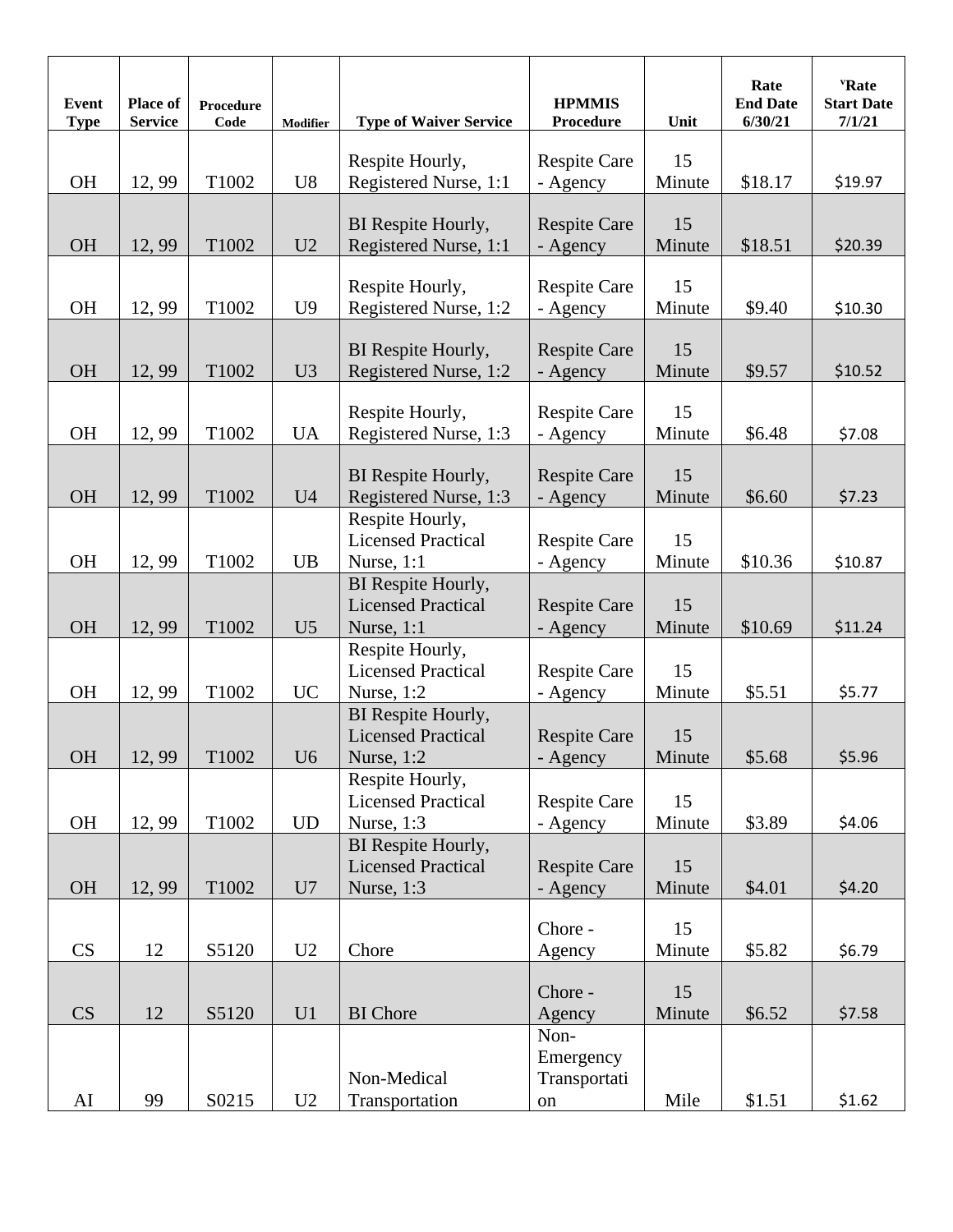| <b>Event</b><br><b>Type</b> | <b>Place of</b><br><b>Service</b> | <b>Procedure</b><br>Code | <b>Modifier</b> | <b>Type of Waiver Service</b>                                       | <b>HPMMIS</b><br>Procedure                                          | Unit         | Rate<br><b>End Date</b><br>6/30/21 | 'Rate<br><b>Start Date</b><br>7/1/21 |
|-----------------------------|-----------------------------------|--------------------------|-----------------|---------------------------------------------------------------------|---------------------------------------------------------------------|--------------|------------------------------------|--------------------------------------|
| AI                          | 99                                | S0215                    | U <sub>1</sub>  | <b>BI</b> Non-Medical<br>Transportation                             | Non-<br>Emergency<br>Transportati<br>on                             | Mile         | \$1.70                             | \$1.83                               |
| AI                          | 99                                | T2003                    | U <sub>1</sub>  | Non-Medical<br>Transportation, Trip                                 | Non-<br>Emergency<br>Transportati<br>on                             | Trip         | \$6.00                             | \$6.00                               |
| AI                          | 99                                | T2003                    | U <sub>1</sub>  | <b>BI</b> Non-Medical<br>Transportation, Trip                       | Non-<br>Emergency<br>Transportati<br>on                             | Trip         | \$6.00                             | \$6.00                               |
| <b>PD</b>                   | 12,99                             | T1000                    | U <sub>5</sub>  | Private Duty Nursing,<br>Registered Nurse, 1:1                      | Nursing care<br>in home by<br>Registered<br>Nurse                   | 15<br>Minute | \$19.85                            | \$21.80                              |
| PD                          | 12,99                             | T1000                    | U1              | <b>BI Private Duty</b><br>Nursing, Registered<br>Nurse, 1:1         | Nursing care<br>in home by<br>Registered<br><b>Nurse</b>            | 15<br>Minute | \$22.04                            | \$24.24                              |
| PD                          | 12,99                             | T1000                    | U <sub>6</sub>  | Private Duty Nursing,<br>Registered Nurse, 1:2                      | Nursing care<br>in home by<br>Registered<br>Nurse                   | 15<br>Minute | \$10.27                            | \$11.24                              |
| ${\rm PD}$                  | 12, 99                            | T1000                    | U2              | <b>BI Private Duty</b><br>Nursing, Registered<br>Nurse, 1:2         | Nursing care<br>in home by<br>Registered<br>Nurse                   | 15<br>Minute | \$11.39                            | \$12.49                              |
| <b>PD</b>                   | 12,99                             | T1000                    | U7              | Private Duty Nursing,<br><b>Licensed Practical</b><br>Nurse, 1:1    | Nursing care<br>in home by<br>Licensed<br>Practical<br>Nurse        | 15<br>Minute | \$11.58                            | \$12.15                              |
| <b>PD</b>                   | 12, 99                            | T1000                    | U3              | <b>BI Private Duty</b><br>Nursing, Licensed<br>Practical Nurse, 1:1 | Nursing care<br>in home by<br>Licensed<br>Practical<br><b>Nurse</b> | 15<br>Minute | \$13.09                            | \$13.76                              |
| <b>PD</b>                   | 12,99                             | T1000                    | U8              | Private Duty Nursing,<br><b>Licensed Practical</b><br>Nurse, 1:2    | Nursing care<br>in home by<br>Licensed<br>Practical<br>Nurse        | 15<br>Minute | \$6.15                             | \$6.43                               |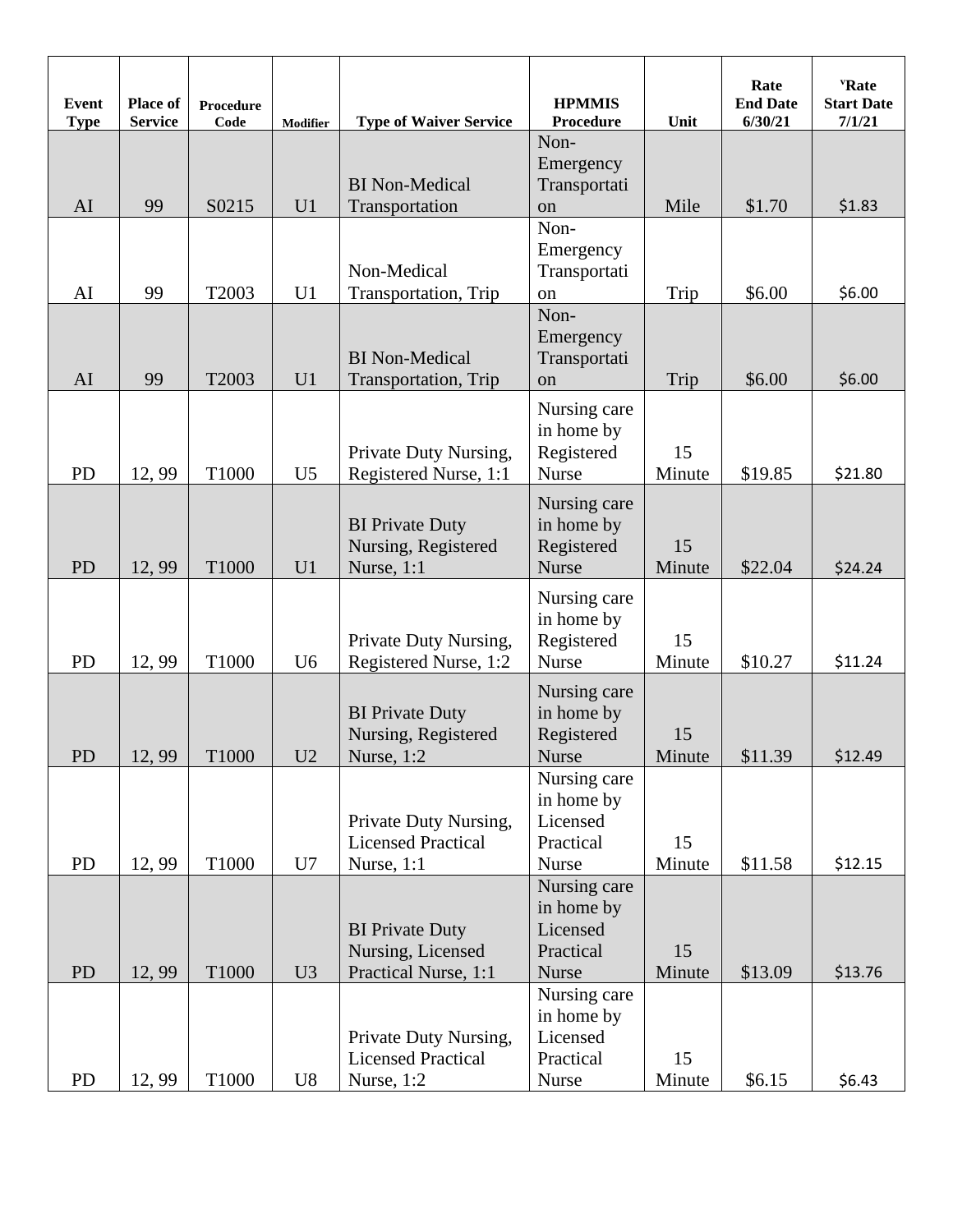| <b>Event</b><br><b>Type</b> | Place of<br><b>Service</b>   | Procedure<br>Code | <b>Modifier</b> | <b>Type of Waiver Service</b>                                             | <b>HPMMIS</b><br><b>Procedure</b>                                   | Unit         | Rate<br><b>End Date</b><br>6/30/21 | 'Rate<br><b>Start Date</b><br>7/1/21 |
|-----------------------------|------------------------------|-------------------|-----------------|---------------------------------------------------------------------------|---------------------------------------------------------------------|--------------|------------------------------------|--------------------------------------|
| <b>PD</b>                   | 12,99                        | T1000             | U <sub>4</sub>  | <b>BI</b> Private Duty<br>Nursing, Licensed<br>Practical Nurse, 1:2       | Nursing care<br>in home by<br>Licensed<br>Practical<br><b>Nurse</b> | 15<br>Minute | \$6.93                             | \$7.27                               |
| <b>CT</b>                   | 11,12,<br>14<br>33,49,<br>99 | 98960             | AE              | Training and<br>Consultation,<br>Dietician                                | Training and<br>Consultation<br>, Dietician                         | Hour         | \$59.08                            | \$62.35                              |
| <b>CT</b>                   | 11,12,<br>14<br>33,49,<br>99 | S5111             | AE              | <b>BI</b> Training and<br>Consultation,<br>Dietician                      | Training and<br>Consultation<br>, Dietician                         | Hour         | \$70.42                            | \$74.26                              |
| <b>CT</b>                   | 11,12,<br>14<br>33,49,<br>99 | 98960             | U <sub>4</sub>  | Training and<br>Consultation,<br>Dietician, Inter-Island                  | Training and<br>Consultation<br>, Dietician                         | Hour         | \$168.56                           | \$174.41                             |
| <b>CT</b>                   | 11,12,<br>14<br>33,49,<br>99 | 98960             | U <sub>4</sub>  | <b>BI</b> Training and<br>Consultation,<br>Dietician, Inter-Island        | Training and<br>Consultation<br>, Dietician                         | Hour         | \$168.56                           | \$174.41                             |
| <b>CT</b>                   | 11,12,<br>14<br>33,49,<br>99 | 98960             | AH              | Training and<br>Consultation,<br>Psychologist                             | Training and<br>Consultation<br>Psychologist                        | Hour         | \$86.16                            | \$86.97                              |
| <b>CT</b>                   | 11,12,<br>14<br>33,49,<br>99 | S5111             | AH              | <b>BI</b> Training and<br>Consultation,<br>Psychologist                   | Training and<br>Consultation<br>Psychologist                        | Hour         | \$101.06                           | \$102.10                             |
| CT                          | 11,12,<br>14<br>33,49,<br>99 | 98960             | U <sub>5</sub>  | Training and<br>Consultation,<br>Psychologist, Inter-<br>Island           | Training and<br>Consultation<br>Psychologist                        | Hour         | \$218.15                           | \$219.49                             |
| <b>CT</b>                   | 11,12,<br>14<br>33,49,<br>99 | 98960             | U <sub>5</sub>  | <b>BI</b> Training and<br>Consultation,<br>Psychologist, Inter-<br>Island | Training and<br>Consultation<br>Psychologist                        | Hour         | \$218.15                           | \$219.49                             |
| <b>CT</b>                   | 11,12,<br>14<br>33,49,<br>99 | 98960             | H <sub>I</sub>  | Training and<br>Consultation,<br>Behavior                                 | Training and<br>Consultation<br>, Behavior                          | Hour         | \$150.00                           | \$150.00                             |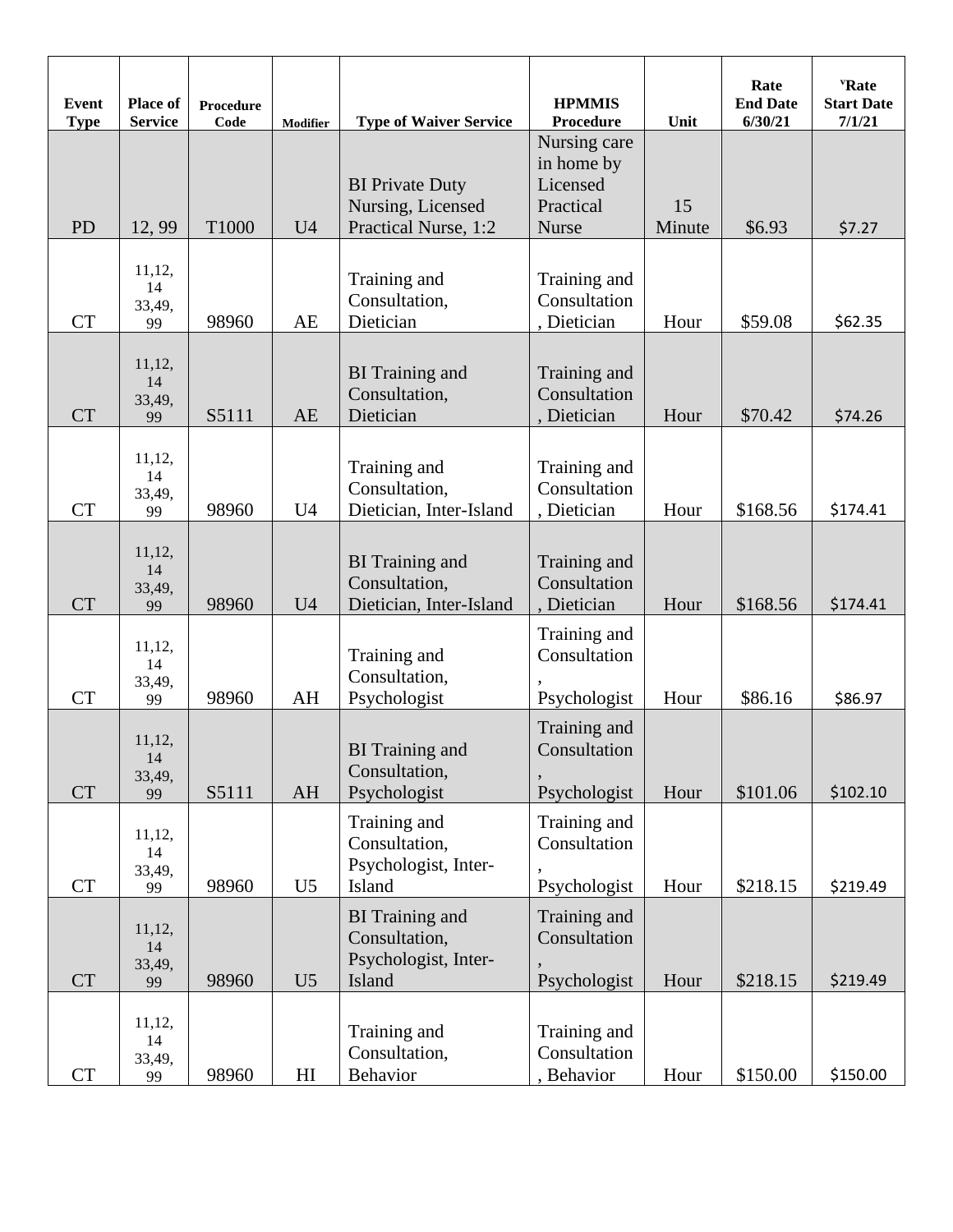| Event<br><b>Type</b> | Place of<br><b>Service</b>   | <b>Procedure</b><br>Code | <b>Modifier</b> | <b>Type of Waiver Service</b>                                                                    | <b>HPMMIS</b><br>Procedure                 | Unit | Rate<br><b>End Date</b><br>6/30/21 | 'Rate<br><b>Start Date</b><br>7/1/21 |
|----------------------|------------------------------|--------------------------|-----------------|--------------------------------------------------------------------------------------------------|--------------------------------------------|------|------------------------------------|--------------------------------------|
| <b>CT</b>            | 11,12,<br>14<br>33,49,<br>99 | S5111                    | HI              | <b>BI</b> Training and<br>Consultation,<br><b>Behavior</b>                                       | Training and<br>Consultation<br>, Behavior | Hour | \$173.73                           | \$173.73                             |
| <b>CT</b>            | 11,12,<br>14<br>33,49,<br>99 | 98960                    | U <sub>6</sub>  | Training and<br>Consultation,<br>Behavior, Inter-Island                                          | Training and<br>Consultation<br>, Behavior | Hour | \$218.15                           | \$219.49                             |
| <b>CT</b>            | 11,12,<br>14<br>33,49,<br>99 | 98960                    | U <sub>6</sub>  | <b>BI</b> Training and<br>Consultation,<br>Behavior, Inter-Island                                | Training and<br>Consultation<br>, Behavior | Hour | \$218.15                           | \$219.49                             |
| <b>CT</b>            | 11,12,<br>14<br>33,49,<br>99 | 98960                    | 96              | Training and<br>Consultation,<br><b>Behavior Analysis</b><br>Designee                            | Training and<br>Consultation<br>, Behavior | Hour | \$90.00                            | \$90.00                              |
| <b>CT</b>            | 11,12,<br>14<br>33,49,<br>99 | S5111                    | 96              | <b>BI</b> Training and<br>Consultation,<br><b>Behavior Analysis</b><br>Designee                  | Training and<br>Consultation<br>, Behavior | Hour | \$104.24                           | \$104.24                             |
| <b>CT</b>            | 11,12,<br>14<br>33,49,<br>99 | 98960                    | 97              | Training and<br>Consultation,<br><b>Behavior Analysis</b><br>Designee,<br>Inter-Island           | Training and<br>Consultation<br>, Behavior | Hour | \$175.80                           | \$175.80                             |
| <b>CT</b>            | 11,12,<br>14<br>33,49,<br>99 | 98960                    | 97              | <b>BI</b> Training and<br>Consultation,<br><b>Behavior Analysis</b><br>Designee,<br>Inter-Island | Training and<br>Consultation<br>, Behavior | Hour | \$175.80                           | \$175.80                             |
| <b>CT</b>            | 11,12,<br>14<br>33,49,<br>99 | 98960                    | <b>GN</b>       | Training and<br>Consultation, Speech                                                             | Training and<br>Consultation<br>, Speech   | Hour | \$70.10                            | \$73.12                              |
| <b>CT</b>            | 11,12,<br>14<br>33,49,<br>99 | S5111                    | <b>GN</b>       | <b>BI</b> Training and<br><b>Consultation</b> , Speech                                           | Training and<br>Consultation<br>, Speech   | Hour | \$82.89                            | \$86.45                              |
| <b>CT</b>            | 11,12,<br>14<br>33,49,<br>99 | 98960                    | U7              | Training and<br>Consultation, Speech,<br>Inter-Island                                            | Training and<br>Consultation<br>, Speech   | Hour | \$188.74                           | \$194.14                             |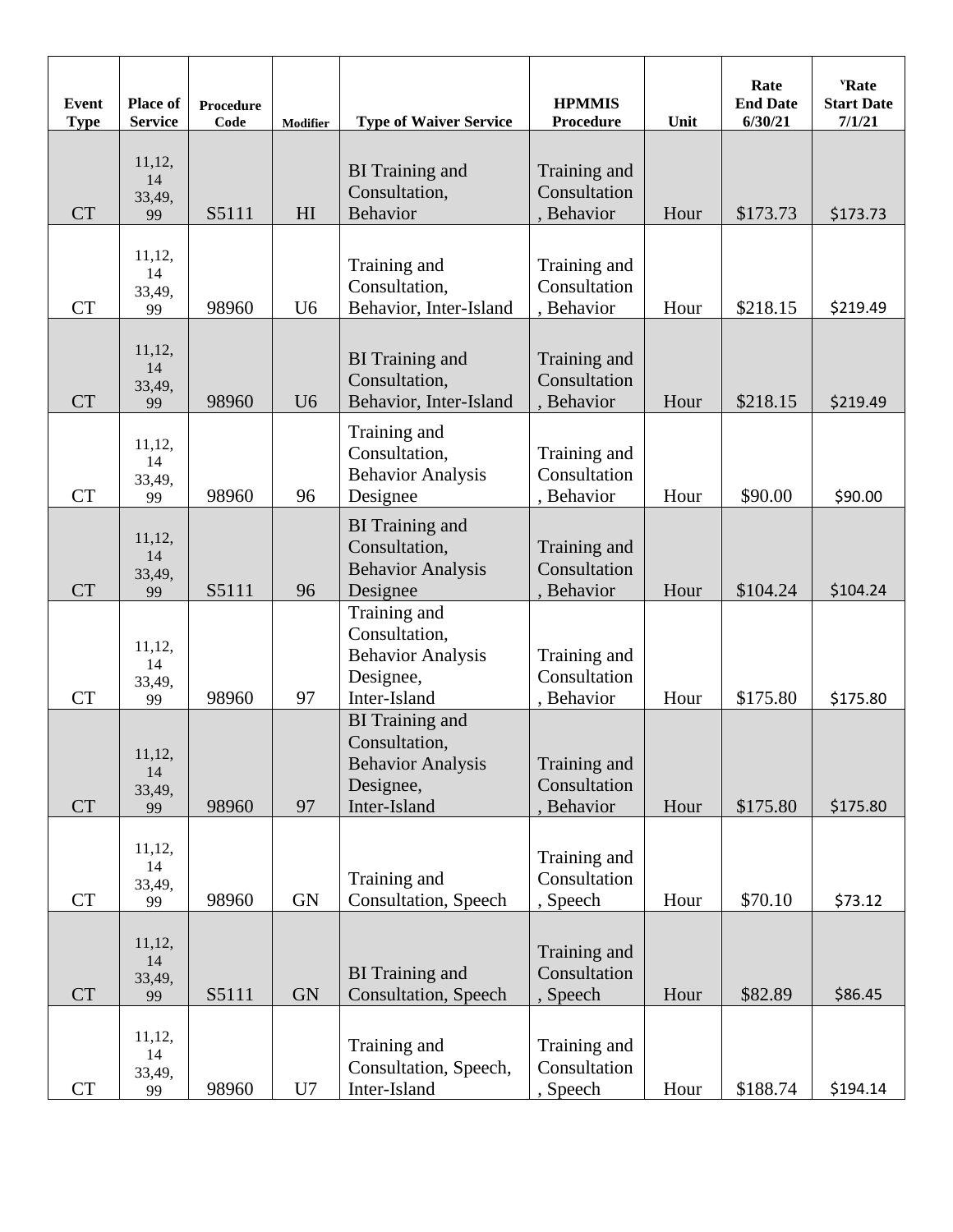| <b>Event</b><br><b>Type</b> | Place of<br><b>Service</b>       | <b>Procedure</b><br>Code | <b>Modifier</b> | <b>Type of Waiver Service</b>                                                                              | <b>HPMMIS</b><br><b>Procedure</b>              | Unit | Rate<br><b>End Date</b><br>6/30/21 | <b>'Rate</b><br><b>Start Date</b><br>7/1/21 |
|-----------------------------|----------------------------------|--------------------------|-----------------|------------------------------------------------------------------------------------------------------------|------------------------------------------------|------|------------------------------------|---------------------------------------------|
| <b>CT</b>                   | 11,12,<br>14<br>33,49<br>,99     | 98960                    | U7              | <b>BI</b> Training and<br>Consultation, Speech,<br>Inter-Island                                            | Training and<br>Consultation<br>, Speech       | Hour | \$188.74                           | \$194.14                                    |
| <b>CT</b>                   | 12, 99,<br>$02^{\rm i}$          | S9129                    |                 | Training and<br>Consultation,<br>Environmental<br>Accessibility                                            | Training and<br>Consultation                   | Hour |                                    |                                             |
| <b>CT</b>                   | 12, 99,<br>$02^{\rm i}$          | S9129                    | U2<br>U1        | Adaptations<br><b>BI</b> Training and<br>Consultation,<br>Environmental<br>Accessibility<br>Adaptations    | , EAA<br>Training and<br>Consultation<br>, EAA | Hour | \$89.68<br>\$89.68                 | \$89.68<br>\$89.84                          |
| <b>CT</b>                   | 12,99                            | S9129                    | U <sub>3</sub>  | Training and<br>Consultation,<br>Environmental<br>Accessibility<br>Adaptations, Inter-<br>Island           | Training and<br>Consultation<br>, EAA          | Hour | \$188.74                           | \$194.14                                    |
| <b>CT</b>                   | 12,99                            | S9129                    | U3              | <b>BI</b> Training and<br>Consultation,<br>Environmental<br>Accessibility<br>Adaptations, Inter-<br>Island | Training and<br>Consultation<br>, EAA          | Hour | \$188.74                           | \$194.14                                    |
| <b>CT</b>                   | 11,12,<br>14<br>33,49,<br>99     | 98960                    | GO              | Training and<br>Consultation,<br><b>OT</b>                                                                 | Training and<br>Consultation<br>, OT           | Hour | \$70.10                            | \$73.12                                     |
| <b>CT</b>                   | 11,12,<br>14<br>33,49,<br>99     | S5111                    | GO              | <b>BI</b> Training and<br>Consultation, OT                                                                 | Training and<br>Consultation<br>, OT           | Hour | \$82.89                            | \$86.45                                     |
| CT                          | 11,12,<br>14<br>33,49,<br>99     | 98960                    | U8              | Training and<br>Consultation,<br>OT, Inter-Island                                                          | Training and<br>Consultation<br>, OT           | Hour | \$188.74                           | \$194.14                                    |
| <b>CT</b>                   | 11,12,<br>$14\,$<br>33,49,<br>99 | 98960                    | U8              | <b>BI</b> Training and<br>Consultation, OT,<br>Inter-Island                                                | Training and<br>Consultation<br>, OT           | Hour | \$188.74                           | \$194.14                                    |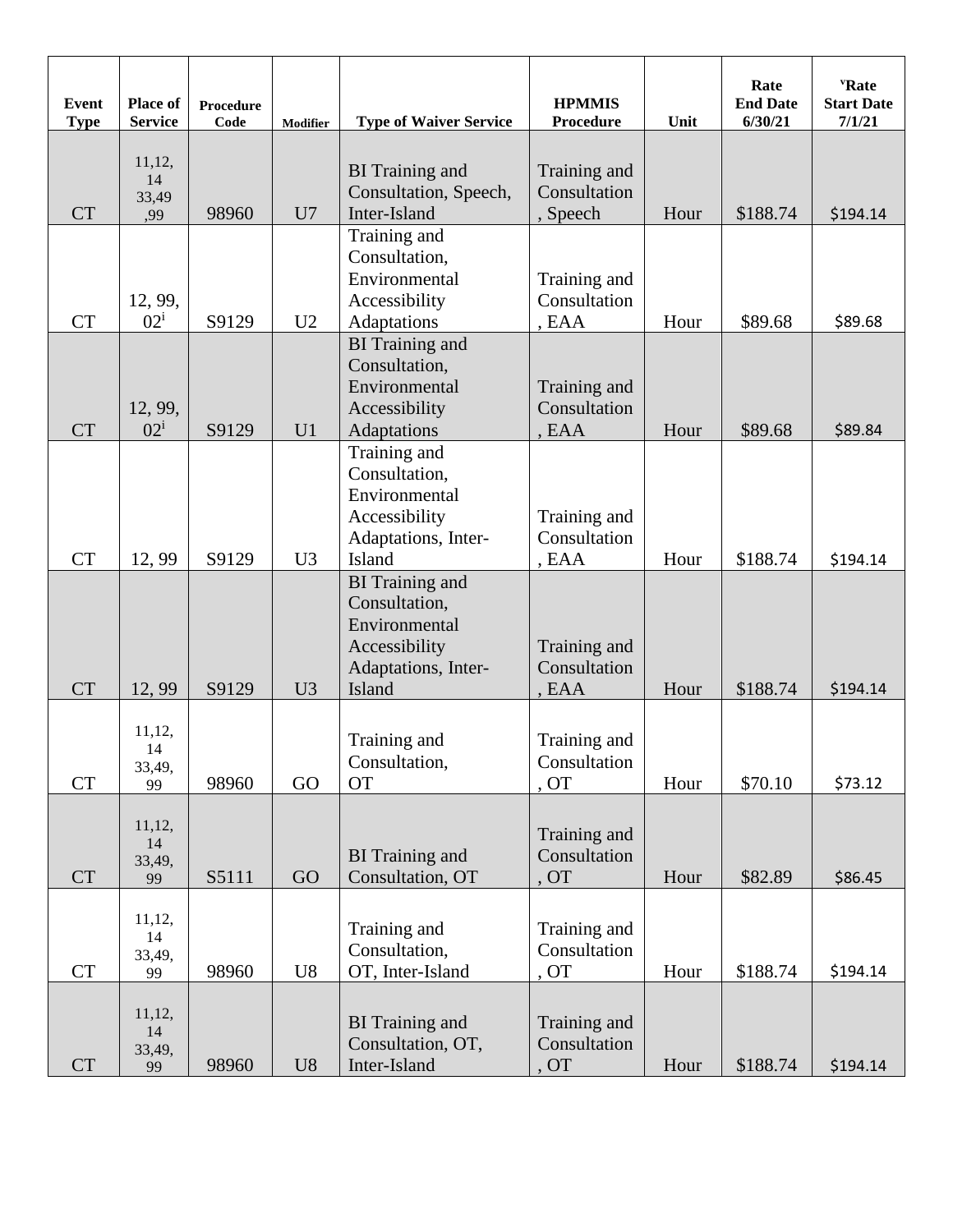| <b>Event</b><br><b>Type</b> | Place of<br><b>Service</b>         | Procedure<br>Code | Modifier       | <b>Type of Waiver Service</b>                                                                                                                   | <b>HPMMIS</b><br>Procedure                         | Unit         | Rate<br><b>End Date</b><br>6/30/21 | <b>'Rate</b><br><b>Start Date</b><br>7/1/21 |
|-----------------------------|------------------------------------|-------------------|----------------|-------------------------------------------------------------------------------------------------------------------------------------------------|----------------------------------------------------|--------------|------------------------------------|---------------------------------------------|
| <b>CT</b>                   | 11,12,<br>14<br>33,49,             | 98960             | <b>GP</b>      | Training and<br>Consultation,<br>PT                                                                                                             | Training and<br>Consultation<br>, PT               | Hour         | \$70.10                            | \$73.12                                     |
|                             | 99                                 |                   |                |                                                                                                                                                 |                                                    |              |                                    |                                             |
| <b>CT</b>                   | 11,12,<br>14<br>33,49,<br>99       | S5111             | <b>GP</b>      | <b>BI</b> Training and<br>Consultation, PT                                                                                                      | Training and<br>Consultation<br>, PT               | Hour         | \$82.89                            | \$86.45                                     |
| <b>CT</b>                   | 11,12,<br>14<br>33,49,<br>99       | 98960             | U <sub>9</sub> | Training and<br>Consultation,<br>PT, Inter-Island                                                                                               | Training and<br>Consultation<br>, PT               | Hour         | \$188.74                           | \$194.14                                    |
| <b>CT</b>                   | 11,12,<br>14<br>33,49,<br>99       | 98960             | U <sub>9</sub> | <b>BI</b> Training and<br>Consultation,<br>PT, Inter-Island                                                                                     | Training and<br>Consultation<br>, PT               | Hour         | \$188.74                           | \$194.14                                    |
|                             | 11,12,<br>14<br>33,49,             |                   |                | Training and<br>Consultation,<br><b>Specialized Medical</b><br>Equipment and                                                                    | Training and<br>Consultation                       |              |                                    |                                             |
| <b>CT</b><br><b>CT</b>      | 99<br>11,12,<br>14<br>33,49,<br>99 | 98960<br>S5111    | U1<br>U1       | <b>Supplies</b><br><b>BI</b> Training and<br>Consultation,<br><b>Specialized Medical</b><br><b>Equipment</b> and<br>Supplies                    | , SME<br>Training and<br>Consultation<br>, SME     | Hour<br>Hour | \$70.10<br>\$82.89                 | \$73.12<br>\$86.45                          |
| <b>CT</b>                   | 11,12,<br>14<br>33,49,<br>99       | 98960             | <b>UA</b>      | Training and<br>Consultation,<br><b>Specialized Medical</b><br>Equipment and<br>Supplies, Inter-Island                                          | Training and<br>Consultation<br>, SME              | Hour         | \$188.74                           | \$194.14                                    |
| <b>CT</b>                   | 11,12,<br>14<br>33,49,<br>99       | 98960             | <b>UA</b>      | <b>BI</b> Training and<br>Consultation,<br><b>Specialized Medical</b><br>Equipment and<br>Supplies, Inter-Island                                | Training and<br>Consultation<br>, SME              | Hour         | \$188.74                           | \$194.14                                    |
| <b>CT</b>                   | 11,12,<br>14<br>33,49,<br>99       | 98960             | HO             | Training and<br>Consultation,<br>Licensed, Marriage<br>Family Therapist,<br><b>Clinical Social</b><br>Worker, Mental<br><b>Health Counselor</b> | Training and<br>Consultation<br>LMFT/LCS<br>W/LMHC | Hour         | \$46.38                            | \$46.41                                     |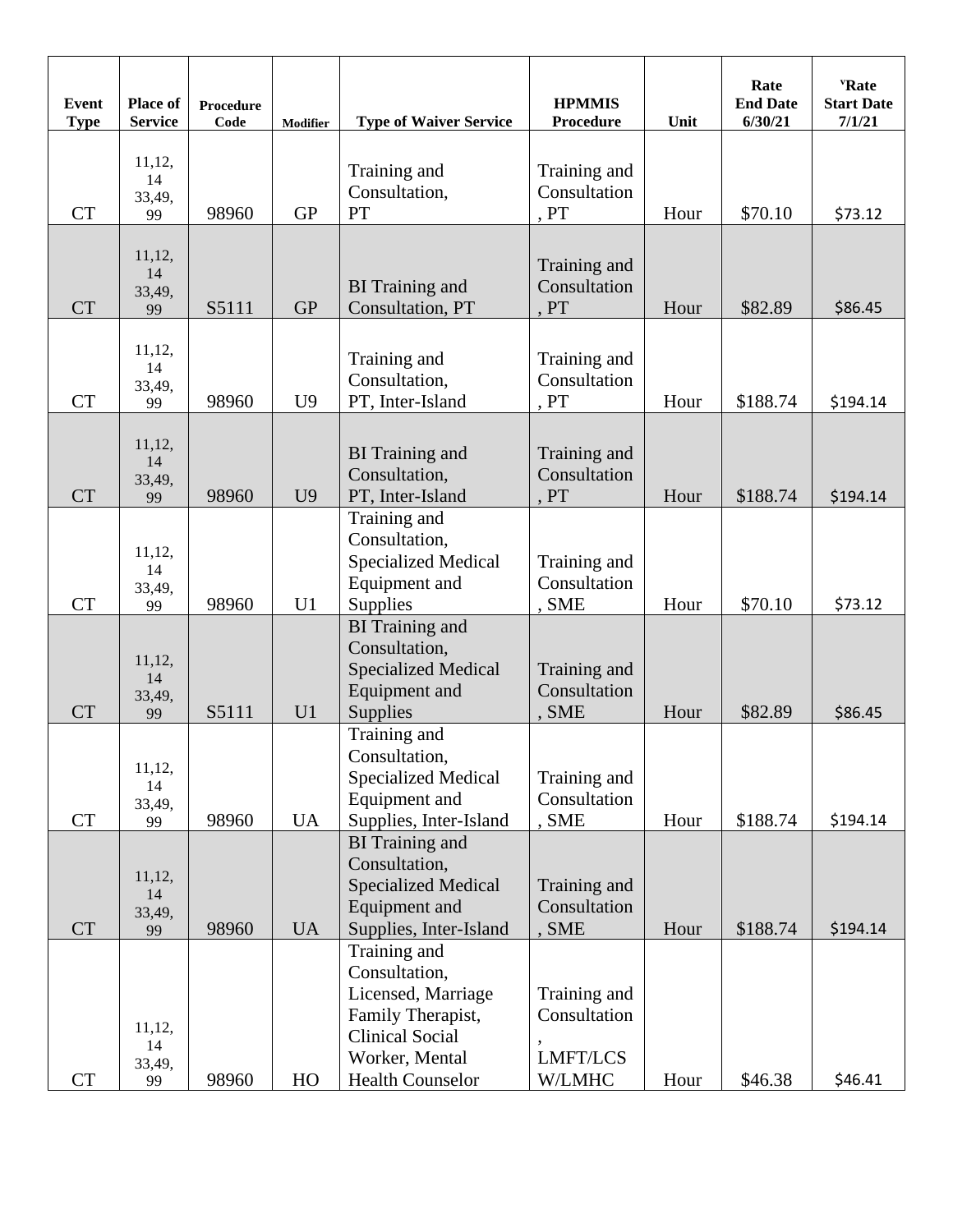| <b>Event</b><br><b>Type</b> | <b>Place of</b><br><b>Service</b> | <b>Procedure</b><br>Code | <b>Modifier</b> | <b>Type of Waiver Service</b>                                                                                                                                       | <b>HPMMIS</b><br>Procedure                                   | Unit         | Rate<br><b>End Date</b><br>6/30/21 | "Rate"<br><b>Start Date</b><br>7/1/21 |
|-----------------------------|-----------------------------------|--------------------------|-----------------|---------------------------------------------------------------------------------------------------------------------------------------------------------------------|--------------------------------------------------------------|--------------|------------------------------------|---------------------------------------|
| <b>CT</b>                   | 11,12,<br>14<br>33,49,<br>99      | S5111                    | HO              | <b>BI</b> Training and<br>Consultation,<br>Licensed, Marriage<br>Family Therapist,<br><b>Clinical Social</b><br>Worker, Mental<br><b>Health Counselor</b>           | Training and<br>Consultation<br><b>LMFT/LCS</b><br>W/LMHC    | Hour         | \$56.07                            | \$56.24                               |
| <b>CT</b>                   | 11,12,<br>14<br>33,49,<br>99      | 98960                    | <b>UC</b>       | Training and<br>Consultation,<br>Licensed, Marriage<br>Family Therapist,<br><b>Clinical Social</b><br>Worker, Mental<br>Health Counselor,<br>Inter-Island           | Training and<br>Consultation<br><b>LMFT/LCS</b><br>W/LMHC    | Hour         | \$145.32                           | \$145.32                              |
| <b>CT</b>                   | 11,12,<br>14<br>33,49,<br>99      | 98960                    | <b>UC</b>       | <b>BI</b> Training and<br>Consultation,<br>Licensed, Marriage<br>Family Therapist,<br><b>Clinical Social</b><br>Worker, Mental<br>Health Counselor,<br>Inter-Island | Training and<br>Consultation<br><b>LMFT/LCS</b><br>W/LMHC    | Hour         | \$145.32                           | \$145.32                              |
| <b>CT</b>                   | 11,12,<br>14<br>33,49,<br>99      | 98960                    | TD              | Training and<br>Consultation,<br><b>Registered Nurse</b>                                                                                                            | Training and<br>Consultation<br>, Registered<br><b>Nurse</b> | Hour         | \$79.56                            | \$87.32                               |
| <b>CT</b>                   | 11,12,<br>14<br>33,49,<br>99      | S5111                    | TD              | <b>BI</b> Training and<br>Consultation,<br><b>Registered Nurse</b>                                                                                                  | Training and<br>Consultation<br>, Registered<br><b>Nurse</b> | Hour         | \$93.59                            | \$102.49                              |
| CT                          | 11,12,<br>14<br>33,49,<br>99      | 98960                    | <b>UD</b>       | Training and<br>Consultation,<br>Registered Nurse,<br>Inter-Island                                                                                                  | Training and<br>Consultation<br>, Registered<br><b>Nurse</b> | Hour         | \$206.06                           | \$220.13                              |
| <b>CT</b>                   | 11,12,<br>14<br>33,49,<br>99      | 98960                    | <b>UD</b>       | <b>BI</b> Training and<br>Consultation,<br>Registered Nurse,<br>Inter-Island                                                                                        | Training and<br>Consultation<br>, Registered<br><b>Nurse</b> | Hour         | \$206.06                           | \$220.13                              |
| CI                          | 12, 14,<br>18, 33,<br>99          | T2034                    | U2              | <b>Waiver Emergency</b><br>Services, Outreach                                                                                                                       | Crisis<br>Intervention,<br>Outreach                          | 15<br>Minute | \$27.50                            | \$27.50                               |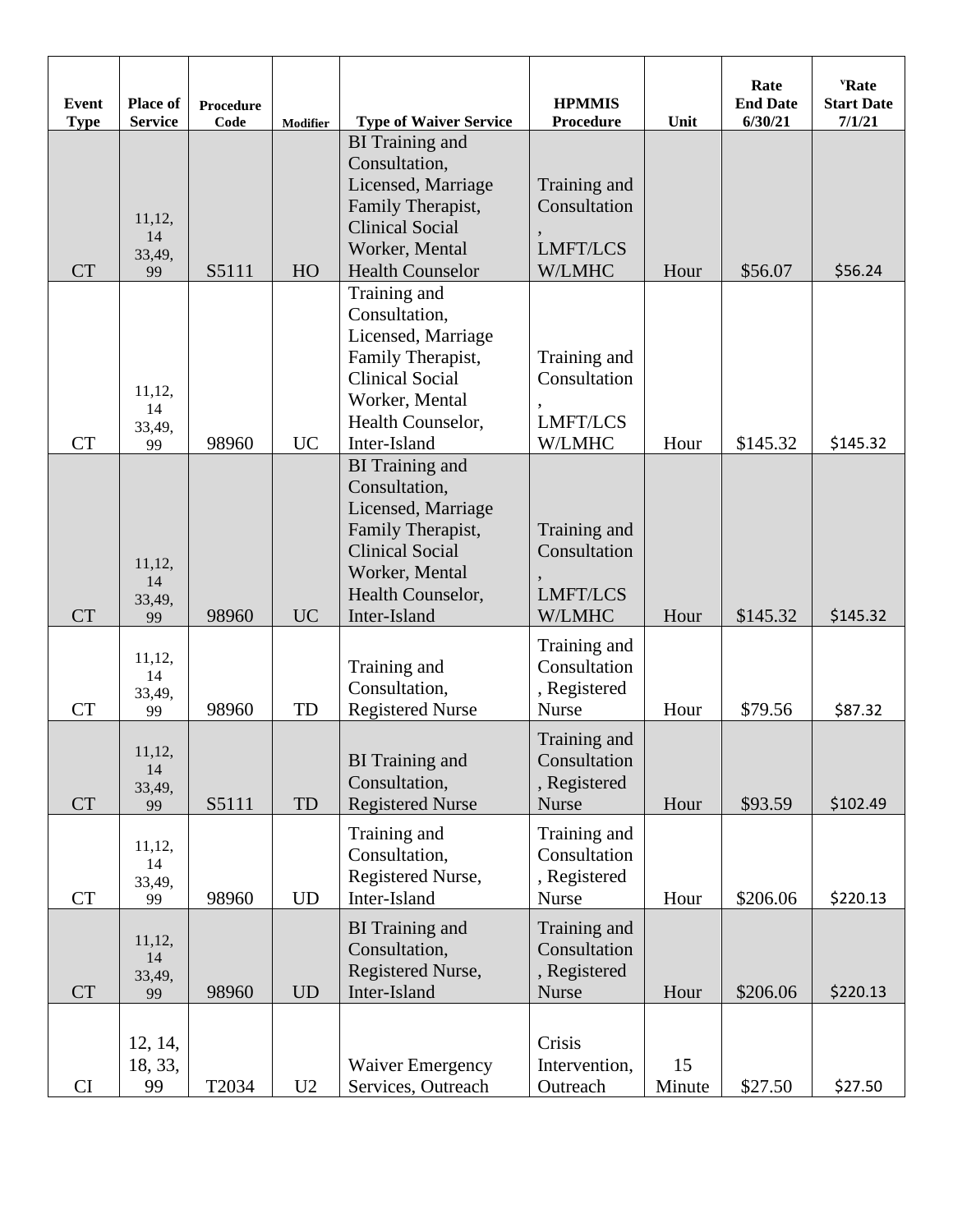| <b>Event</b><br><b>Type</b> | <b>Place of</b><br><b>Service</b> | Procedure<br>Code | Modifier       | <b>Type of Waiver Service</b>                                            | <b>HPMMIS</b><br><b>Procedure</b>                                  | Unit                   | Rate<br><b>End Date</b><br>6/30/21 | <b>'Rate</b><br><b>Start Date</b><br>7/1/21 |
|-----------------------------|-----------------------------------|-------------------|----------------|--------------------------------------------------------------------------|--------------------------------------------------------------------|------------------------|------------------------------------|---------------------------------------------|
| CI                          | 12, 14,<br>18, 33,<br>99          | T2034             | U1             | <b>BI</b> Waiver Emergency<br>Services, Outreach                         | Crisis<br>Intervention,<br>Outreach                                | 15<br>Minute           | \$27.50                            | \$27.50                                     |
| CI                          | 14, 99                            | T2031             | U <sub>2</sub> | <b>Waiver Emergency</b><br>Services, Shelter                             | Crisis<br>Intervention,<br>Out-of-<br>Home<br>Stabilization        | Day                    | \$499.23                           | \$548.98                                    |
| <b>CI</b>                   | 14, 99                            | T2031             | U <sub>1</sub> | <b>BI</b> Waiver Emergency<br>Services, Shelter                          | Crisis<br>Intervention,<br>Out-of-<br>Home<br>Stabilization        | Day                    | \$502.58                           | \$553.96                                    |
| DU/E<br>$\mathbf{A}$        | 99                                | T2029             | U <sub>1</sub> | <b>Assistive Technology</b>                                              | Assistive<br>Technology                                            | Per<br>Service<br>Unit | \$1.00                             | \$1.00                                      |
| DU/E<br>$\mathbf{A}$        | 99                                | T2029             | U <sub>1</sub> | <b>BI</b> Assistive<br>Technology                                        | Assistive<br>Technology                                            | Per<br>Service<br>Unit | \$1.00                             | \$1.00                                      |
| EA                          | 99                                | S5165             | U1             | Environmental<br>Accessibility<br>Adaptations, Permits                   | Environment<br>al<br>Accessibility<br>Adaptations,<br>Permits      | Per<br>Service<br>Unit | \$1.00                             | \$1.00                                      |
| EA                          | 99                                | S5165             | U1             | <b>BI</b> Environmental<br>Accessibility<br><b>Adaptations</b> , Permits | Environment<br>al<br>Accessibility<br>Adaptations,<br>Permits      | Per<br>Service<br>Unit | \$1.00                             | \$1.00                                      |
| EA                          | 12                                | S5165             |                | Environmental<br>Accessibility<br>Adaptations,<br>Construction           | Environment<br>al<br>Accessibility<br>Adaptations,<br>Construction | Per<br>Service<br>Unit | \$1.00                             | \$1.00                                      |
| EA                          | 12                                | S5165             |                | <b>BI</b> Environmental<br>Accessibility<br>Adaptations,<br>Construction | Environment<br>al<br>Accessibility<br>Adaptations,<br>Construction | Per<br>Service<br>Unit | \$1.00                             | \$1.00                                      |
| EP/ER                       | 12, 14,<br>33                     | S5160             |                | <b>Personal Emergency</b><br>Response System,<br>Installation            | Personal<br>Emergency<br>Response<br>System,<br>Installation       | Installat<br>ion       | \$65.00                            | \$65.00                                     |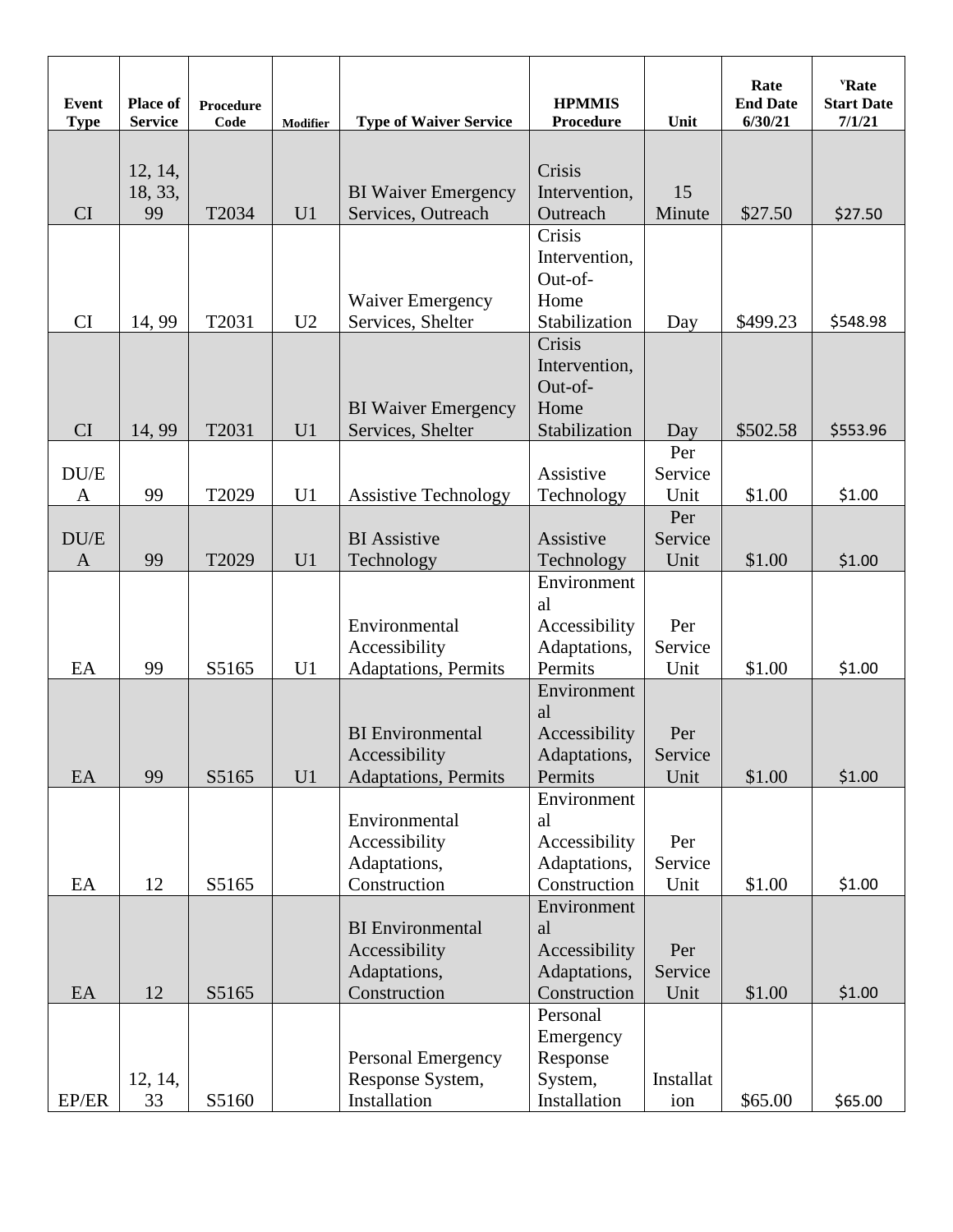| <b>Event</b><br><b>Type</b> | <b>Place of</b><br><b>Service</b> | Procedure<br>Code | Modifier                 | <b>Type of Waiver Service</b>                                                        | <b>HPMMIS</b><br><b>Procedure</b>                                         | Unit                          | Rate<br><b>End Date</b><br>6/30/21 | <b>'Rate</b><br><b>Start Date</b><br>7/1/21 |
|-----------------------------|-----------------------------------|-------------------|--------------------------|--------------------------------------------------------------------------------------|---------------------------------------------------------------------------|-------------------------------|------------------------------------|---------------------------------------------|
| EP/ER                       | 12, 14,<br>33                     | S5160             |                          | <b>BI</b> Personal<br><b>Emergency Response</b><br>System, Installation              | Personal<br>Emergency<br>Response<br>System,<br>Installation              | Installat<br>ion              | \$65.00                            | \$65.00                                     |
| EM/E<br>$\mathbf R$         | 12, 14,<br>33                     | S5161             |                          | <b>Personal Emergency</b><br>Response System,<br>Service Fee, Per<br>Month           | Personal<br>Emergency<br>Response<br>System,<br>Service Fee,<br>Per Month | Month                         | \$43.00                            | \$43.00                                     |
| EM/E<br>$\mathbf R$         | 12, 14,<br>33                     | S5161             |                          | <b>BI</b> Personal<br><b>Emergency Response</b><br>System, Service Fee,<br>Per Month | Personal<br>Emergency<br>Response<br>System,<br>Service Fee,<br>Per Month | Month                         | \$43.00                            | \$43.00                                     |
| DU/E<br>$\mathbf{A}$        | 99                                | T2029             |                          | <b>Specialized Medical</b><br>Equipment                                              | Specialized<br>Medical<br>Equipment                                       | Per<br>Service<br>Unit        | \$1.00                             | \$1.00                                      |
| DU/E<br>$\mathbf{A}$        | 99                                | T2029             |                          | <b>BI</b> Specialized<br><b>Medical Equipment</b>                                    | Specialized<br>Medical<br>Equipment                                       | Per<br>Service<br>Unit        | \$1.00                             | \$1.00                                      |
| SS/EA                       | 99                                | T2028             |                          | <b>Specialized Medical</b><br><b>Supplies</b>                                        | Specialized<br>Medical<br><b>Supplies</b>                                 | Per<br>Service<br>Unit        | \$1.00                             | \$1.00                                      |
| SS/EA                       | 99                                | T2028             |                          | <b>BI</b> Specialized<br><b>Medical Supplies</b><br>Vehicular                        | Specialized<br>Medical<br>Supplies<br>Vehicular                           | Per<br>Service<br>Unit<br>Per | \$1.00                             | \$1.00                                      |
| VM                          | 99                                | T2039             |                          | Modifications,<br>Conversion<br><b>BI</b> Vehicular                                  | Modification<br>S<br>Vehicular                                            | Service<br>Unit<br>Per        | \$1.00                             | \$1.00                                      |
| <b>VM</b>                   | 99                                | T2039             |                          | Modifications,<br>Conversion                                                         | Modification<br>${\bf S}$                                                 | Service<br>Unit               | \$1.00                             | \$1.00                                      |
| VM                          | 99                                | T2039             | U1                       | Vehicular<br>Modifications, Repair                                                   | Vehicular<br>Modification<br>S                                            | Per<br>Service<br>Unit        | \$1.00                             | \$1.00                                      |
| <b>VM</b>                   | 99                                | T2039             | U1                       | <b>BI</b> Vehicular<br>Modifications, Repair                                         | Vehicular<br>Modification<br>S                                            | Per<br>Service<br>Unit        | \$1.00                             | \$1.00                                      |
| OC                          | 14, 33,<br>99                     | T1004             | $\ensuremath{\text{UN}}$ | COVID-19 Additional<br>Residential Supports,<br>$1:2^{i}$                            | Habilitation,<br>Residential,<br>Waiver                                   | 15<br>Minute                  | \$2.94                             | \$2.94                                      |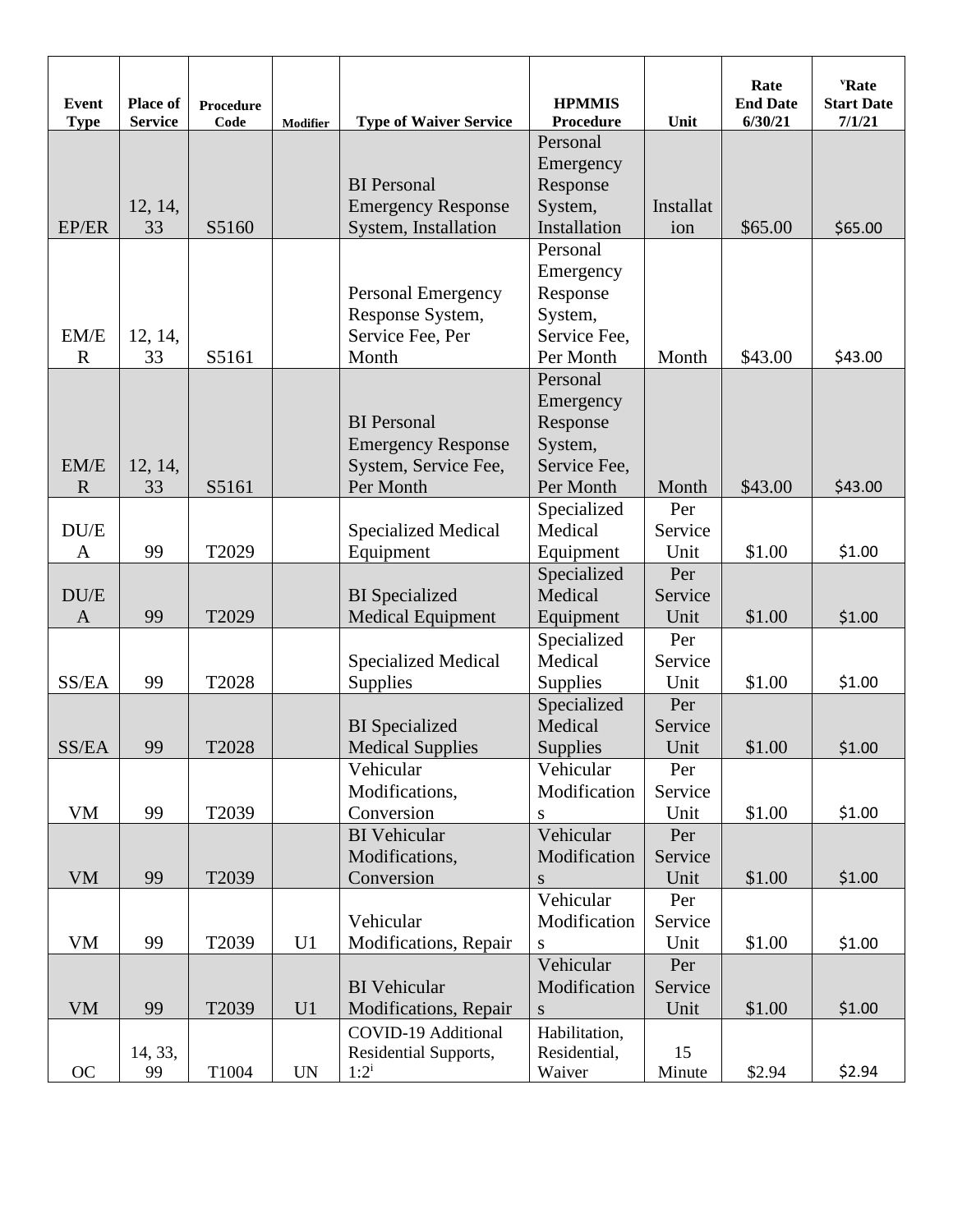| <b>Event</b><br><b>Type</b> | Place of<br><b>Service</b> | <b>Procedure</b><br>Code | <b>Modifier</b>          | <b>Type of Waiver Service</b>                                                              | <b>HPMMIS</b><br><b>Procedure</b>       | Unit         | Rate<br><b>End Date</b><br>6/30/21 | <b>'Rate</b><br><b>Start Date</b><br>7/1/21 |
|-----------------------------|----------------------------|--------------------------|--------------------------|--------------------------------------------------------------------------------------------|-----------------------------------------|--------------|------------------------------------|---------------------------------------------|
| <b>OC</b>                   | 14, 33,<br>99              | 99600                    | $\ensuremath{\text{UN}}$ | COVID-19 BI<br><b>Additional Residential</b><br>Supports, $1:2^i$                          | Habilitation,<br>Residential,<br>Waiver | 15<br>Minute | \$3.03                             | \$3.03                                      |
| <b>OC</b>                   | 14, 33,<br>99              | T1004                    | <b>UP</b>                | COVID-19 Additional<br>Residential Supports,<br>$1:3^{i}$                                  | Habilitation,<br>Residential,<br>Waiver | 15<br>Minute | \$2.06                             | \$2.06                                      |
| <b>OC</b>                   | 14, 33,<br>99              | 99600                    | <b>UP</b>                | COVID-19 BI<br><b>Additional Residential</b><br>Supports, 1:3 <sup>i</sup>                 | Habilitation,<br>Residential,<br>Waiver | 15<br>Minute | \$2.12                             | \$2.12                                      |
| <b>OC</b>                   | 14, 33,<br>99              | T1004                    | <b>UQ</b>                | COVID-19 Additional<br>Residential Supports,<br>$1:4^{i}$                                  | Habilitation,<br>Residential,<br>Waiver | 15<br>Minute | \$1.62                             | \$1.62                                      |
| <b>OC</b>                   | 14, 33,<br>99              | 99600                    | <b>UQ</b>                | <b>COVID-19 BI</b><br><b>Additional Residential</b><br>Supports, $1:4^i$                   | Habilitation,<br>Residential,<br>Waiver | 15<br>Minute | \$1.67                             | \$1.67                                      |
| <b>OC</b>                   | 14, 33,<br>99              | T1004                    | <b>UR</b>                | COVID-19 Additional<br>Residential Supports,<br>$1:5^{i}$                                  | Habilitation,<br>Residential,<br>Waiver | 15<br>Minute | \$1.35                             | \$1.35                                      |
| <b>OC</b>                   | 14, 33,<br>99              | 99600                    | <b>UR</b>                | <b>COVID-19 BI</b><br><b>Additional Residential</b><br>Supports, $1:5^i$                   | Habilitation,<br>Residential,<br>Waiver | 15<br>Minute | \$1.39                             | \$1.39                                      |
| <b>OC</b>                   | 14, 33,<br>99              | T1004                    | <b>US</b>                | COVID-19 Additional<br>Residential Supports,<br>$1:6^i$                                    | Habilitation,<br>Residential,<br>Waiver | 15<br>Minute | \$1.18                             | \$1.18                                      |
| <b>OC</b>                   | 14, 33,<br>99              | 99600                    | <b>US</b>                | <b>COVID-19 BI</b><br><b>Additional Residential</b><br>Supports, $1:6^i$                   | Habilitation,<br>Residential,<br>Waiver | 15<br>Minute | \$1.21                             | \$1.21                                      |
| HH                          | 12                         | S5125                    | <b>GT</b>                | COVID-19 Personal<br>Assistance/Habilitation,<br>1:1, by telehealth $\frac{1}{1}$          | Personal Care                           | 15<br>Minute | \$6.71                             | \$6.71                                      |
| <b>HH</b>                   | 12                         | 99509                    | <b>GT</b>                | <b>COVID-19 BI Personal</b><br>Assistance/Habilitation,<br>1:1, by telehealth <sup>i</sup> | <b>Personal Care</b>                    | 15<br>Minute | \$6.71                             | \$6.71                                      |
| HH                          | 12                         | S5125                    | 95                       | <b>COVID-19 Personal</b><br>Assistance/Habilitation,<br>1:2, by telehealth <sup>i</sup>    | Personal Care                           | 15<br>Minute | \$3.90                             | \$3.90                                      |
| HH                          | 12                         | 99509                    | 95                       | <b>COVID-19 BI Personal</b><br>Assistance/Habilitation,<br>1:2, by telehealth <sup>i</sup> | <b>Personal Care</b>                    | 15<br>Minute | \$3.90                             | \$3.90                                      |
| HH                          | 12                         | S5125                    | G <sub>0</sub>           | COVID-19 Personal<br>Assistance/Habilitation,<br>1:3, by telehealth <sup>i</sup>           | Personal Care                           | 15<br>Minute | \$2.87                             | \$2.87                                      |
| HH                          | 12                         | 99509                    | G <sub>0</sub>           | <b>COVID-19 BI Personal</b><br>Assistance/Habilitation,<br>1:3, by telehealth <sup>i</sup> | Personal Care                           | 15<br>Minute | \$2.87                             | \$2.87                                      |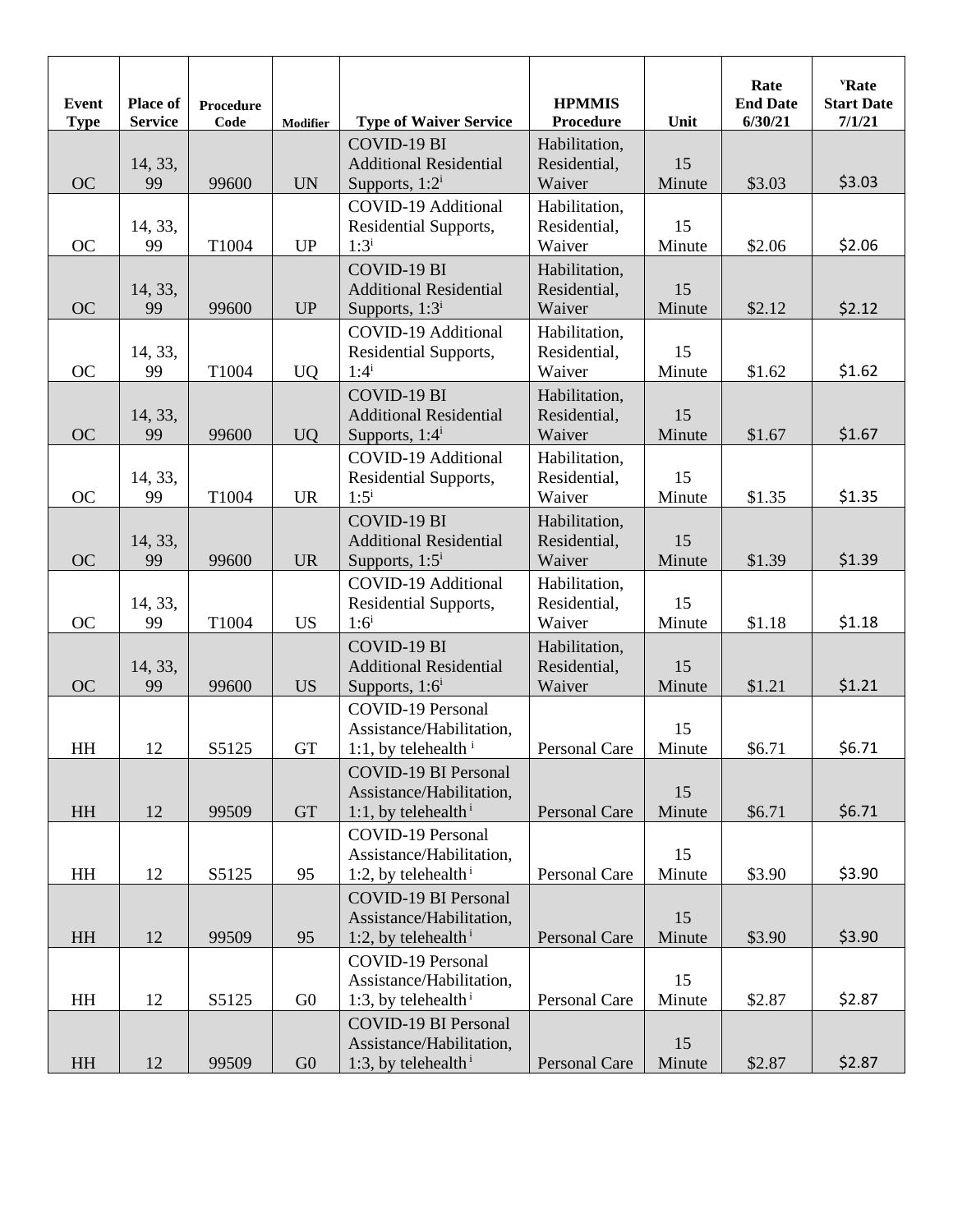| <b>Event</b><br><b>Type</b> | <b>Place of</b><br><b>Service</b> | Procedure<br>Code | <b>Modifier</b>     | <b>Type of Waiver Service</b>                | <b>HPMMIS</b><br><b>Procedure</b> | Unit         | Rate<br><b>End Date</b><br>6/30/21 | <b>'Rate</b><br><b>Start Date</b><br>7/1/21 |
|-----------------------------|-----------------------------------|-------------------|---------------------|----------------------------------------------|-----------------------------------|--------------|------------------------------------|---------------------------------------------|
|                             |                                   |                   |                     | <b>COVID-19 Personal</b>                     |                                   |              |                                    |                                             |
|                             |                                   |                   |                     | Assistance/Habilitation,                     |                                   | 15           |                                    |                                             |
| HH                          | 12                                | S5125             | GQ                  | RBT, 1:1, by telehealth <sup>i</sup>         | Personal Care                     | Minute       | \$15.00                            | \$15.00                                     |
|                             |                                   |                   |                     | <b>COVID-19 BI Personal</b>                  |                                   |              |                                    |                                             |
|                             |                                   |                   |                     | Assistance/Habilitation,                     |                                   | 15           |                                    |                                             |
| HH                          | 12                                | 99509             | GQ                  | RBT, 1:1, by telehealth <sup>i</sup>         | <b>Personal Care</b>              | Minute       | \$17.37                            | \$17.37                                     |
|                             |                                   |                   |                     | COVID-19 Adult Day                           | Day Care                          |              |                                    |                                             |
|                             |                                   |                   |                     | health, 1:1, by telehealth                   | Services,                         | 15           |                                    |                                             |
| AD                          | 99                                | H <sub>2032</sub> | GQ                  |                                              | Adult                             | Minute       | \$7.06                             | \$7.06                                      |
|                             |                                   |                   |                     | <b>COVID-19 BI Adult</b>                     | Day Care                          |              |                                    |                                             |
|                             |                                   |                   |                     | Day Health, 1:1, by                          | Services,                         | 15           |                                    |                                             |
| AD                          | 99                                | S5100             | GQ                  | telehealth <sup>i</sup>                      | Adult                             | Minute       | \$7.06                             | \$7.06                                      |
|                             |                                   |                   |                     | COVID-19 Adult Day                           | Day Care                          | 15           |                                    |                                             |
| AD                          | 99                                | H2032             | <b>GT</b>           | Health, Group, by<br>telehealth <sup>i</sup> | Services,<br>Adult                | Minute       | \$3.64                             | \$3.64                                      |
|                             |                                   |                   |                     | <b>COVID-19 BI Adult</b>                     |                                   |              |                                    |                                             |
|                             |                                   |                   |                     | Day Health, Group, by                        | Day Care<br>Services,             | 15           |                                    |                                             |
| AD                          | 99                                | S5100             | <b>GT</b>           | telehealth <sup>i</sup>                      | Adult                             | Minute       | \$3.64                             | \$3.64                                      |
|                             |                                   |                   |                     | COVID-19 Adult Day                           | Day Care                          |              |                                    |                                             |
|                             |                                   |                   |                     | Health, RBT, 1:1, by                         | Services,                         | 15           |                                    |                                             |
| AD                          | 99                                | H <sub>2032</sub> | 95                  | telehealth <sup>i</sup>                      | Adult                             | Minute       | \$15.00                            | \$15.00                                     |
|                             |                                   |                   |                     | <b>COVID-19 BI Adult</b>                     | Day Care                          |              |                                    |                                             |
|                             |                                   |                   |                     | Day Health, RBT, 1:1,                        | Services,                         | 15           |                                    |                                             |
| <b>AD</b>                   | 99                                | S5100             | 95                  | by telehealth <sup>i</sup>                   | Adult                             | Minute       | \$17.37                            | \$17.37                                     |
|                             |                                   |                   |                     | <b>COVID-19 Discovery</b>                    |                                   |              |                                    |                                             |
|                             |                                   |                   |                     | and Career Planning,                         |                                   |              |                                    |                                             |
|                             |                                   |                   |                     | Benefits Counseling, by                      |                                   | 15<br>Minute |                                    |                                             |
| <b>CT</b>                   | 18,99                             | S9445             | <b>GT</b>           | telehealth <sup>i</sup><br>COVID-19 BI       | Employment                        |              | \$12.49                            | \$12.49                                     |
|                             |                                   |                   |                     | Discovery and Career                         |                                   |              |                                    |                                             |
|                             |                                   |                   |                     | Planning, Benefits                           |                                   |              |                                    |                                             |
|                             |                                   |                   |                     | Counseling, by                               |                                   | 15           |                                    |                                             |
| <b>CT</b>                   | 18,99                             | S9445             | <b>GT</b>           | telehealth <sup>i</sup>                      | Employment                        | Minute       | \$12.49                            | \$12.49                                     |
|                             |                                   |                   |                     | <b>COVID-19 Discovery</b>                    |                                   |              |                                    |                                             |
|                             |                                   |                   |                     | and Career Planning, by                      |                                   | 15           |                                    |                                             |
| HB                          | 18,99                             | T2015             | $\operatorname{GT}$ | telehealth <sup>i</sup>                      | Employment                        | Minute       | \$10.74                            | \$10.74                                     |
|                             |                                   |                   |                     | COVID-19 BI                                  |                                   |              |                                    |                                             |
|                             |                                   |                   |                     | Discovery and Career                         |                                   | 15           |                                    |                                             |
| HB                          | 18,99                             | T2015             | <b>GT</b>           | Planning, by telehealth <sup>i</sup>         | Employment                        | Minute       | \$10.74                            | \$10.74                                     |
|                             |                                   |                   |                     | COVID-19 Individual                          |                                   |              |                                    |                                             |
|                             |                                   |                   |                     | Employment Support,<br>Job Development, by   |                                   | 15           |                                    |                                             |
| HB                          | 18,99                             | T2019             | <b>GT</b>           | telehealth <sup>i</sup>                      | Employment                        | Minute       | \$10.92                            | \$11.88                                     |
|                             |                                   |                   |                     | COVID-19 BI                                  |                                   |              |                                    |                                             |
|                             |                                   |                   |                     | <b>Individual Employment</b>                 |                                   |              |                                    |                                             |
|                             |                                   |                   |                     | Support, Job                                 |                                   |              |                                    |                                             |
|                             |                                   |                   |                     | Development, by                              |                                   | 15           |                                    |                                             |
| HB                          | 18,99                             | T2019             | <b>GT</b>           | telehealth <sup>i</sup>                      | Employment                        | Minute       | \$10.92                            | \$11.88                                     |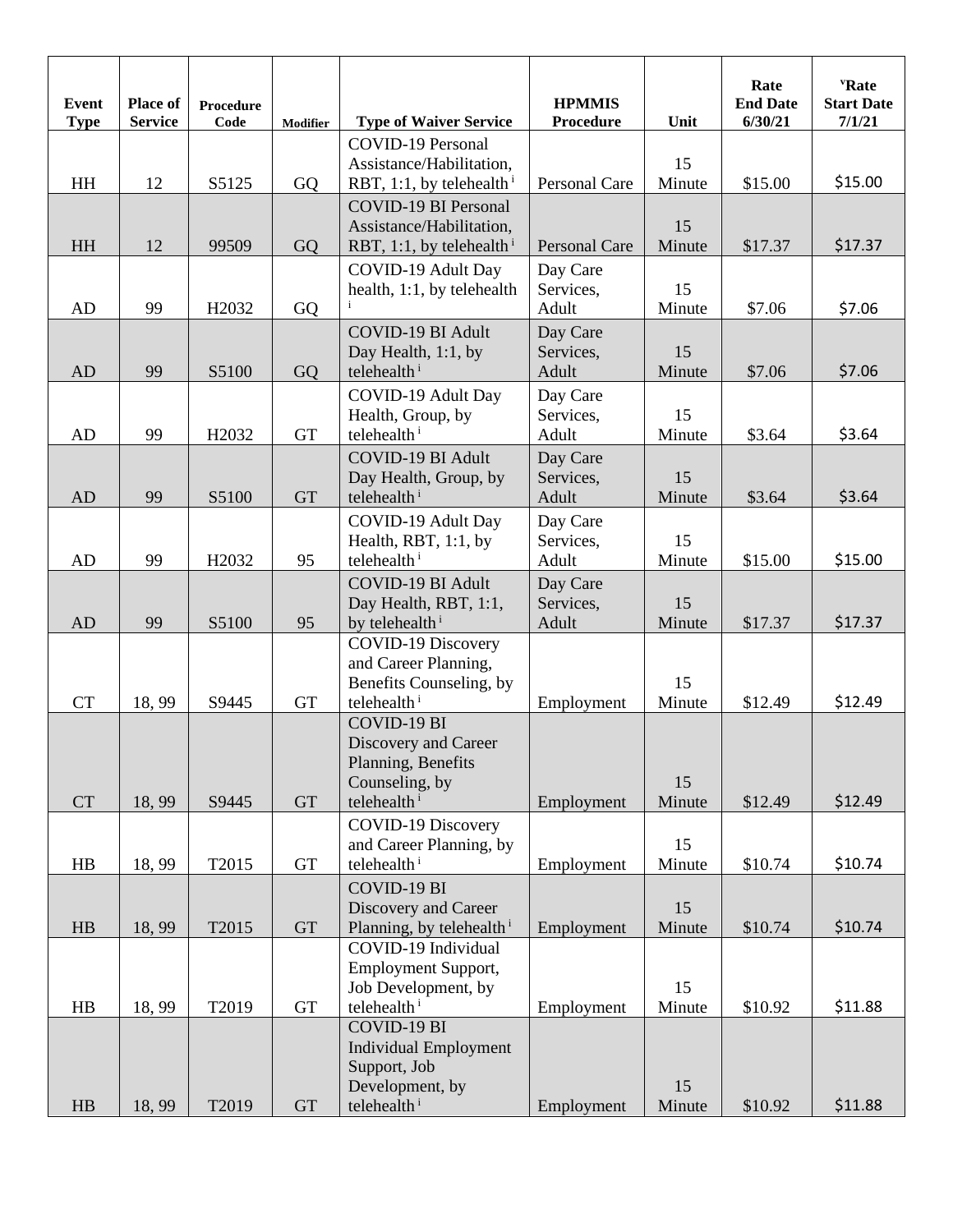| <b>Event</b><br><b>Type</b> | Place of<br><b>Service</b> | <b>Procedure</b><br>Code | <b>Modifier</b> | <b>Type of Waiver Service</b>                          | <b>HPMMIS</b><br><b>Procedure</b> | Unit             | Rate<br><b>End Date</b><br>6/30/21 | <b>'Rate</b><br><b>Start Date</b><br>7/1/21 |
|-----------------------------|----------------------------|--------------------------|-----------------|--------------------------------------------------------|-----------------------------------|------------------|------------------------------------|---------------------------------------------|
|                             |                            |                          |                 | COVID-19 Individual                                    |                                   |                  |                                    |                                             |
|                             |                            |                          |                 | Employment Support,                                    |                                   |                  |                                    |                                             |
|                             |                            |                          |                 | Job Coaching, by                                       |                                   | 15               |                                    |                                             |
| H <sub>B</sub>              | 18,99                      | H <sub>2025</sub>        | <b>GT</b>       | telehealth <sup>i</sup>                                | Employment                        | Minute           | \$9.45                             | \$10.49                                     |
|                             |                            |                          |                 | <b>COVID-19 BI</b>                                     |                                   |                  |                                    |                                             |
|                             |                            |                          |                 | <b>Individual Employment</b><br>Support, Job Coaching, |                                   | 15               |                                    |                                             |
| H B                         | 18,99                      | H <sub>2025</sub>        | <b>GT</b>       | by telehealth <sup>i</sup>                             | Employment                        | Minute           | \$9.45                             | \$10.49                                     |
|                             |                            |                          |                 | COVID-19 Training and                                  |                                   |                  |                                    |                                             |
|                             | 11,12,<br>14               |                          |                 | Consultation,                                          | Training and                      |                  |                                    |                                             |
|                             | 33,49,                     |                          |                 | Psychologist, by                                       | Consultation,                     |                  |                                    |                                             |
| <b>CT</b>                   | 99                         | 98960                    | G <sub>0</sub>  | telehealth <sup>i</sup>                                | Psychologist                      | Hour             | \$86.16                            | \$86.97                                     |
|                             | 11,12,                     |                          |                 | <b>COVID-19 BI Training</b>                            |                                   |                  |                                    |                                             |
|                             | 14                         |                          |                 | and Consultation,                                      | Training and                      |                  |                                    |                                             |
|                             | 33,49,                     |                          |                 | Psychologist, by                                       | Consultation,                     |                  |                                    |                                             |
| <b>CT</b>                   | 99<br>11,12,               | S5111                    | G <sub>0</sub>  | telehealth <sup>i</sup>                                | Psychologist                      | Hour             | \$101.06                           | \$102.10                                    |
|                             | 14                         |                          |                 | COVID-19 Training and                                  | Training and                      |                  |                                    |                                             |
|                             | 33,49,                     |                          |                 | Consultation, Behavior                                 | Consultation,                     |                  |                                    |                                             |
| <b>CT</b>                   | 99                         | 98960                    | 95              | Analyst, by telehealth <sup>i</sup>                    | Behavior                          | Hour             | \$150.00                           | \$150.00                                    |
|                             | 11,12,                     |                          |                 | <b>COVID-19 BI Training</b>                            |                                   |                  |                                    |                                             |
|                             | 14                         |                          |                 | and Consultation,                                      | Training and                      |                  |                                    |                                             |
| <b>CT</b>                   | 33,49,                     | S5111                    | 95              | Behavior Analyst, by<br>telehealth <sup>i</sup>        | Consultation,<br>Behavior         | Hour             | \$173.73                           | \$173.73                                    |
|                             | 99                         |                          |                 |                                                        | Training and                      |                  |                                    |                                             |
|                             | 11,12,<br>14               |                          |                 | COVID-19 Training and                                  | Consultation,                     |                  |                                    |                                             |
|                             | 33,49,                     |                          |                 | Consultation, Registered                               | Registered                        |                  |                                    |                                             |
| <b>CT</b>                   | 99                         | 98960                    | <b>GT</b>       | Nurse, by telehealth <sup>i</sup>                      | Nurse                             | Hour             | \$79.56                            | \$87.32                                     |
|                             | 11,12,                     |                          |                 | <b>COVID-19 BI Training</b>                            | Training and                      |                  |                                    |                                             |
|                             | 14                         |                          |                 | and Consultation,                                      | Consultation,                     |                  |                                    |                                             |
|                             | 33,49,                     |                          |                 | Registered Nurse, by                                   | Registered                        |                  |                                    |                                             |
| <b>CT</b>                   | 99                         | S5111                    | <b>GT</b>       | telehealth <sup>i</sup>                                | Nurse                             | Hour             | \$93.59                            | \$102.49                                    |
|                             | 11,12,                     |                          |                 | COVID-19 Training and<br>Consultation, All Other       | Training and<br>Consultation,     |                  |                                    |                                             |
|                             | 14                         |                          |                 | Professionals, by                                      | All Other                         |                  |                                    |                                             |
| CT                          | 33,49,<br>99               | 98960                    | GQ              | telehealth <sup>i</sup>                                | Professionals                     | Hour             | \$70.10                            | \$73.12                                     |
|                             | 11,12,                     |                          |                 | <b>COVID-19 BI Training</b>                            | Training and                      |                  |                                    |                                             |
|                             | 14                         |                          |                 | and Consultation, All                                  | Consultation,                     |                  |                                    |                                             |
|                             | 33,49,                     |                          |                 | Other Professionals, by                                | All Other                         |                  |                                    |                                             |
| <b>CT</b>                   | 99                         | S5111                    | GQ              | telehealth <sup>i</sup>                                | Professionals                     | Hour             | \$82.89                            | \$86.45                                     |
|                             | 12, 14,                    |                          |                 | COVID-19 Waiver                                        | Crisis                            |                  |                                    |                                             |
|                             | 18, 33,                    |                          |                 | <b>Emergency Services,</b>                             | Intervention,                     | 15               |                                    |                                             |
| CI                          | 99                         | T2034                    | <b>GT</b>       | Outreach, by telehealth <sup>i</sup>                   | Outreach                          | Minute           | \$27.50                            | \$27.50                                     |
|                             | 12, 14,                    |                          |                 | COVID-19 BI Waiver                                     | Crisis                            |                  |                                    |                                             |
|                             | 18, 33,                    |                          |                 | <b>Emergency Services,</b>                             | Intervention,                     | 15               |                                    |                                             |
| CI                          | 99                         | T2034                    | GT              | Outreach, by telehealth <sup>i</sup>                   | Outreach                          | Minute           | \$27.50                            | \$27.50                                     |
|                             |                            |                          |                 |                                                        | Day Care                          | Per              |                                    | \$1.00                                      |
| AD                          | 99                         | T2020                    | CR              | iiCOVID-19 Retainer,<br>ADH, per month                 | Services,<br>Adult                | Service<br>Month | \$1.00<br>per unit                 | per unit                                    |
|                             |                            |                          |                 |                                                        |                                   |                  |                                    |                                             |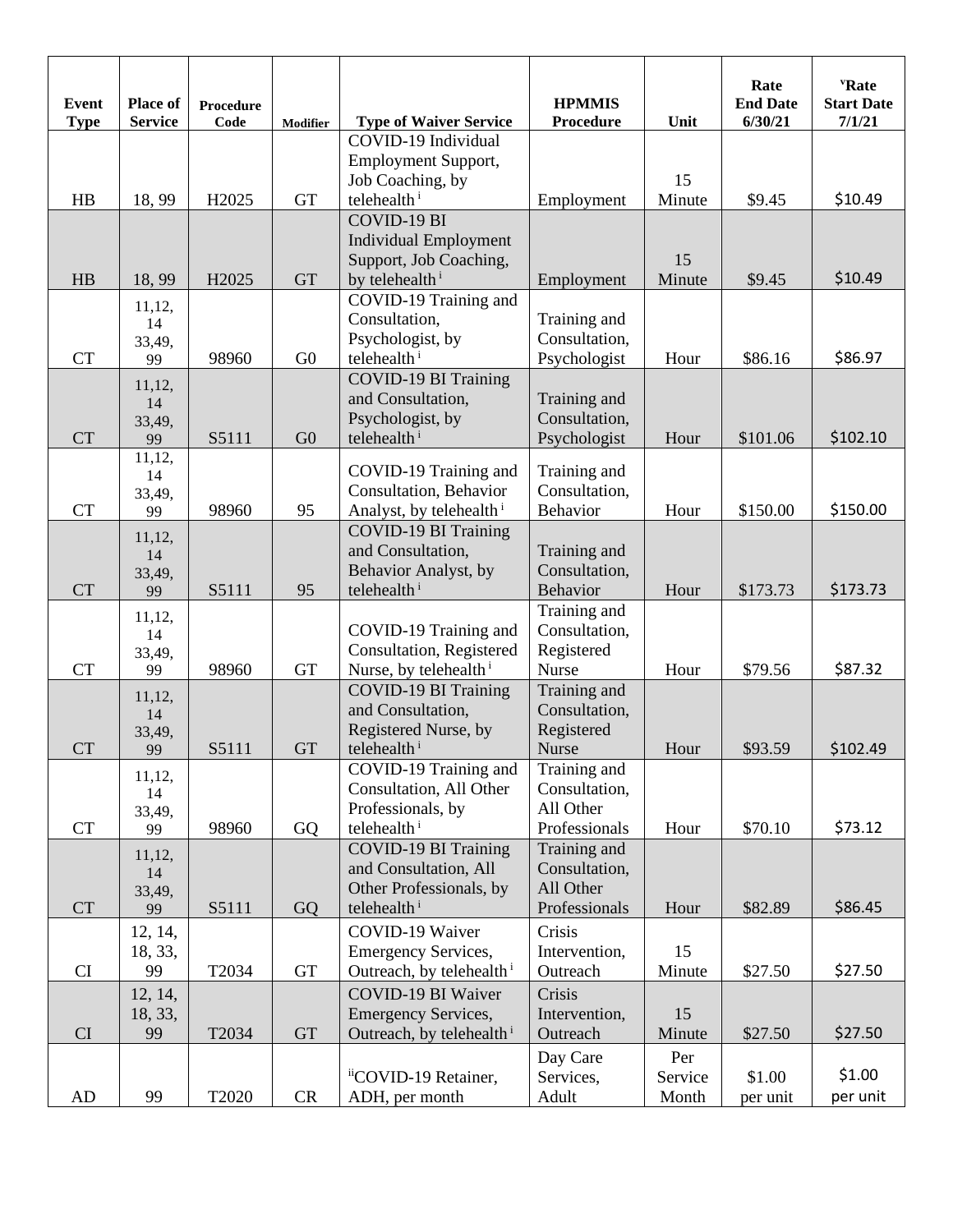| Event<br><b>Type</b> | <b>Place of</b><br><b>Service</b> | <b>Procedure</b><br>Code | Modifier       | <b>Type of Waiver Service</b> | <b>HPMMIS</b><br><b>Procedure</b> | Unit    | Rate<br><b>End Date</b><br>6/30/21 | 'Rate<br><b>Start Date</b><br>7/1/21 |
|----------------------|-----------------------------------|--------------------------|----------------|-------------------------------|-----------------------------------|---------|------------------------------------|--------------------------------------|
|                      |                                   |                          |                |                               | Day Care                          | Per     |                                    |                                      |
|                      |                                   |                          |                | iiCOVID-19 BI Retainer,       | Services,                         | Service | \$1.00                             | \$1.00                               |
| AD                   | 99                                | T2020                    | CR             | ADH, per month                | Adult                             | Month   | per unit                           | per unit                             |
|                      |                                   |                          |                |                               |                                   | Per     |                                    |                                      |
|                      |                                   |                          |                | iiCOVID-19 Retainer,          | Habilitation,                     | Service | \$1.00                             | \$1.00                               |
| HL                   | 99                                | H <sub>2016</sub>        | CR             | CLS-G, per month              | Day, Waiver                       | Month   | per unit                           | per unit                             |
|                      |                                   |                          |                |                               |                                   | Per     |                                    |                                      |
|                      |                                   |                          |                | "COVID-19 BI Retainer,        | Habilitation,                     | Service | \$1.00                             | \$1.00                               |
| HL                   | 99                                | H2016                    | CR             | CLS-G, per month              | Day, Waiver                       | Month   | per unit                           | per unit                             |
|                      |                                   |                          |                | iiCOVID-19 Retainer,          |                                   | Per     |                                    |                                      |
|                      |                                   |                          |                | IES-Job Coaching, per         |                                   | Service | \$1.00                             | \$1.00                               |
| HB                   | 99                                | T2018                    | CR             | month                         | Employment                        | Month   | per unit                           | per unit                             |
|                      |                                   |                          |                | iiCOVID-19 BI Retainer,       |                                   | Per     |                                    |                                      |
|                      |                                   |                          |                | IES-Job Coaching, per         |                                   | Service | \$1.00                             | \$1.00                               |
| HB                   | 99                                | T2018                    | CR             | month                         | Employment                        | Month   | per unit                           | per unit                             |
|                      |                                   |                          |                | iiiCOVID-19 Medical           |                                   |         |                                    |                                      |
|                      |                                   |                          |                | Respite, by RN, with          | Respite Care -                    |         |                                    |                                      |
| <b>OH</b>            | 12,99                             | S9125                    | U <sub>1</sub> | room & board, per day         | Agency                            | Day     | \$1,169.88                         | \$1,169.88                           |
|                      |                                   |                          |                | iiiCOVID-19 BI Medical        |                                   |         |                                    |                                      |
|                      |                                   |                          |                | Respite, by RN, with          | Respite Care -                    |         |                                    |                                      |
| OH                   | 12,99                             | S9125                    | U1             | room & board, per day         | Agency                            | Day     | \$1,169.88                         | \$1,169.88                           |
|                      |                                   |                          |                | iiiCOVID-19 Medical           |                                   |         |                                    |                                      |
|                      |                                   |                          |                | Respite, by LPN, with         | Respite Care -                    |         |                                    |                                      |
| OH                   | 12,99                             | S9125                    | U <sub>2</sub> | room & board, per day         | Agency                            | Day     | \$681.79                           | \$681.79                             |
|                      |                                   |                          |                | iiiCOVID-19 BI Medical        |                                   |         |                                    |                                      |
|                      |                                   |                          |                | Respite, by LPN, with         | Respite Care -                    |         |                                    |                                      |
| OH                   | 12,99                             | S9125                    | U2             | room & board, per day         | Agency                            | Day     | \$681.79                           | \$681.79                             |
|                      |                                   |                          |                | iiiCOVID-19 Medical           |                                   |         |                                    |                                      |
|                      |                                   |                          |                | Respite, by CNA, with         | Respite Care -                    |         |                                    |                                      |
| <b>OH</b>            | 12,99                             | S9125                    | U <sub>3</sub> | room & board, per day         | Agency                            | Day     | \$495.46                           | \$495.46                             |
|                      |                                   |                          |                | iiiCOVID-19 BI Medical        |                                   |         |                                    |                                      |
|                      |                                   |                          |                | Respite, by CNA, with         | Respite Care -                    |         |                                    |                                      |
| OH                   | 12,99                             | S9125                    | U3             | room & board, per day         | Agency                            | Day     | \$495.46                           | \$495.46                             |
|                      |                                   |                          |                | iiiCOVID-19 Medical           |                                   |         |                                    |                                      |
|                      |                                   |                          |                | Respite, by RN, without       | Respite Care -                    |         |                                    |                                      |
| OH                   | 12,99                             | S9125                    | U <sub>4</sub> | room & board, per day         | Agency                            | Day     | \$1,117.53                         | \$1,117.53                           |
|                      |                                   |                          |                | iiiCOVID-19 BI Medical        |                                   |         |                                    |                                      |
|                      |                                   |                          |                | Respite, by RN, without       | Respite Care -                    |         |                                    |                                      |
| OH                   | 12,99                             | S9125                    | U4             | room & board, per day         | Agency                            | Day     | \$1,117.53                         | \$1,117.53                           |
|                      |                                   |                          |                | iiiCOVID-19 Medical           |                                   |         |                                    |                                      |
|                      |                                   |                          |                | Respite, by LPN,              |                                   |         |                                    |                                      |
|                      |                                   |                          |                | without room & board,         | Respite Care -                    |         |                                    |                                      |
| OH                   | 12,99                             | S9125                    | U <sub>5</sub> | per day                       | Agency                            | Day     | \$629.43                           | \$629.43                             |
|                      |                                   |                          |                | iiiCOVID-19 BI Medical        |                                   |         |                                    |                                      |
|                      |                                   |                          |                | Respite, by LPN,              |                                   |         |                                    |                                      |
| OH                   | 12,99                             | S9125                    | U <sub>5</sub> | without room & board,         | Respite Care -<br>Agency          |         | \$629.43                           | \$629.43                             |
|                      |                                   |                          |                | per day                       |                                   | Day     |                                    |                                      |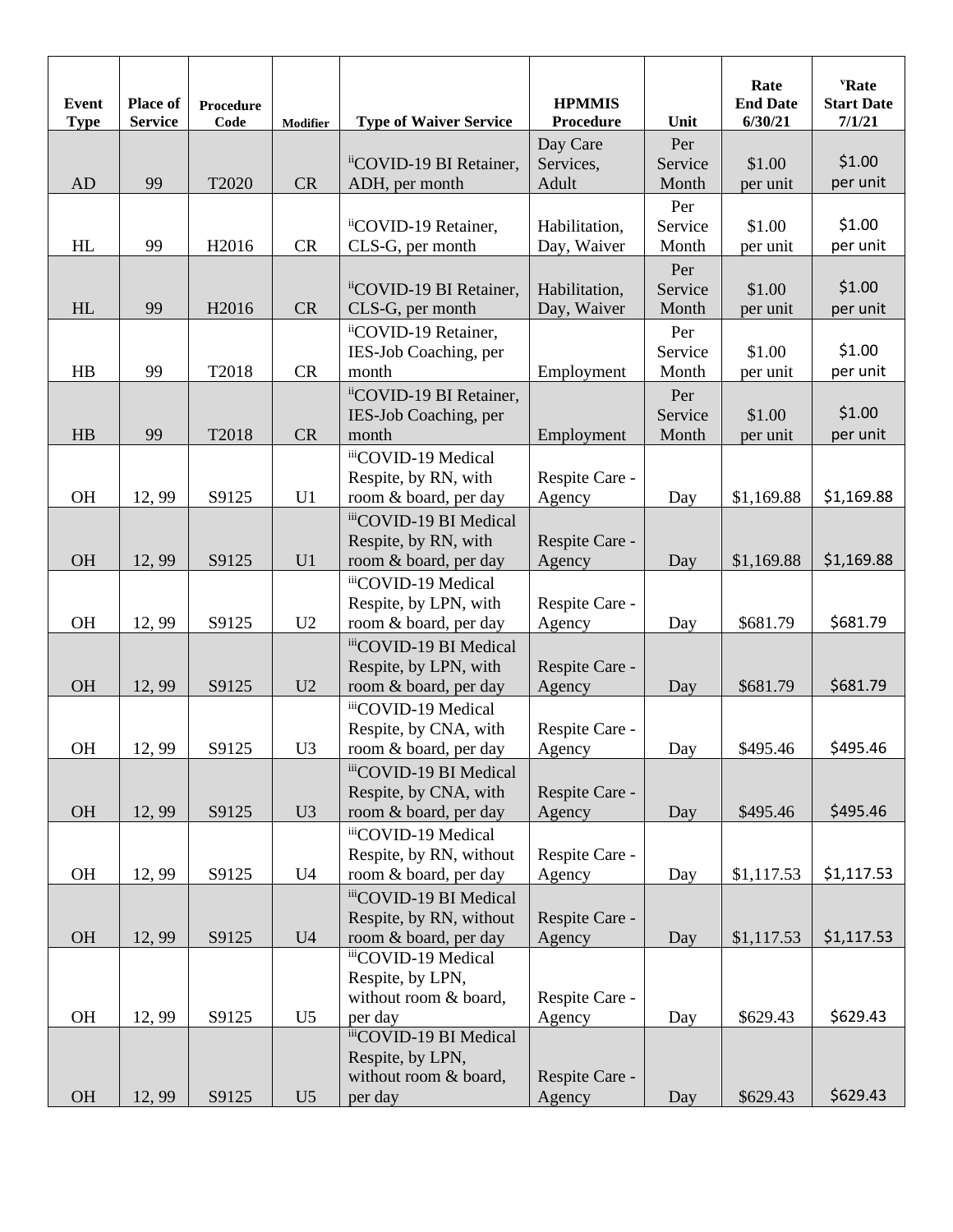| Event<br><b>Type</b> | <b>Place of</b><br><b>Service</b> | <b>Procedure</b><br>Code | <b>Modifier</b> | <b>Type of Waiver Service</b> | <b>HPMMIS</b><br><b>Procedure</b> | Unit | Rate<br><b>End Date</b><br>6/30/21 | 'Rate<br><b>Start Date</b><br>7/1/21 |
|----------------------|-----------------------------------|--------------------------|-----------------|-------------------------------|-----------------------------------|------|------------------------------------|--------------------------------------|
|                      |                                   |                          |                 | iiiCOVID-19 Medical           |                                   |      |                                    |                                      |
|                      |                                   |                          |                 | Respite, by CNA,              |                                   |      |                                    |                                      |
|                      |                                   |                          |                 | without room & board,         | Respite Care -                    |      |                                    |                                      |
| <b>OH</b>            | 12,99                             | S9125                    | U6              | per day                       | Agency                            | Day  | \$443.10                           | \$443.10                             |
|                      |                                   |                          |                 | iiiCOVID-19 BI Medical        |                                   |      |                                    |                                      |
|                      |                                   |                          |                 | Respite, by CNA,              |                                   |      |                                    |                                      |
|                      |                                   |                          |                 | without room & board,         | Respite Care -                    |      |                                    |                                      |
| <b>OH</b>            | 12,99                             | S9125                    | U6              | per day                       | Agency                            | Day  | \$443.10                           | \$443.10                             |

Place of Service Codes: (02) Telehealth (11) Office (12) Home (14) Group Home (18) Place of Employment/Worksite (21) Inpatient Hospital (31) Nursing Home (33) Custodial Care Facility (49) Independent Clinic (99) Other unlisted fac

## **BI = Big Island (codes and rates applicable to Island of Hawaii only)**

Rates are inclusive of all applicable taxes. Any and all expenditures and services to clients beyond the Department of Health case management authorization are subject to non-payment. Medicaid waiver services are not billable during periods of client hospitalization, long-term institutionalization or periods of suspension of the waiver.

<sup>i</sup>COVID-19 waiver services and place of services effective March 1, 2020, to six (6) months after the conclusion of the public health emergency with Appendix K waiver amendment #6.

iiCOVID-19 Retainer Payments effective March 1, 2020, to six (6) months after the conclusion of the public health emergency with Appendix K waiver amendment #6. Retainer Payment rates are billed one claim per month but the unit amounts billed can vary based on their calculated monthly retainer amount and services rendered during that monthly period. The amount of units submitted each month will be the difference between actual services rendered and calculated retainer payment amount. One unit is equal to \$1 (e.g., a retainer payment claim of \$500 is submitted once in the service month for 500 units).

iiiCOVID-19 Medical Respite effective March 1, 2020, to six (6) months after the conclusion of the public health emergency with Appendix K waiver amendment #6. Medical Respite will be authorized at the RN level. The provider will submit claims with the correct modifier to indicate the level of staffing that provided the majority of care during that day (i.e., RN, LPN or CNA).

ivCOVID-19 Retainer Payments for ResHab effective March 1, 2020, to six (6) months after the conclusion of the public health emergency with Appendix K waiver amendment #6. The provider must use "99" in the Place of Service field to identify that the claim is for a retainer payment. Providers should not use "99" for any other reason than to identify a retainer payment claim.

<sup>v</sup>Rate changes effective July 1, 2021. All rate changes are in effect with Appendix K amendment #8 until six (6) months after the conclusion of the public health emergency. DDD intends to submit an amendment to the waiver that would extend the end date of the rate changes to June 30, 2023, subject to CMS approval. (See Billing Instructions for Waiver Providers Appendix K and American Rescue Plan Act. Please note that the rows referenced in the Billing Instructions are reflected on the generic rate sheet and the rows on your providerspecific rate sheet may differ.)